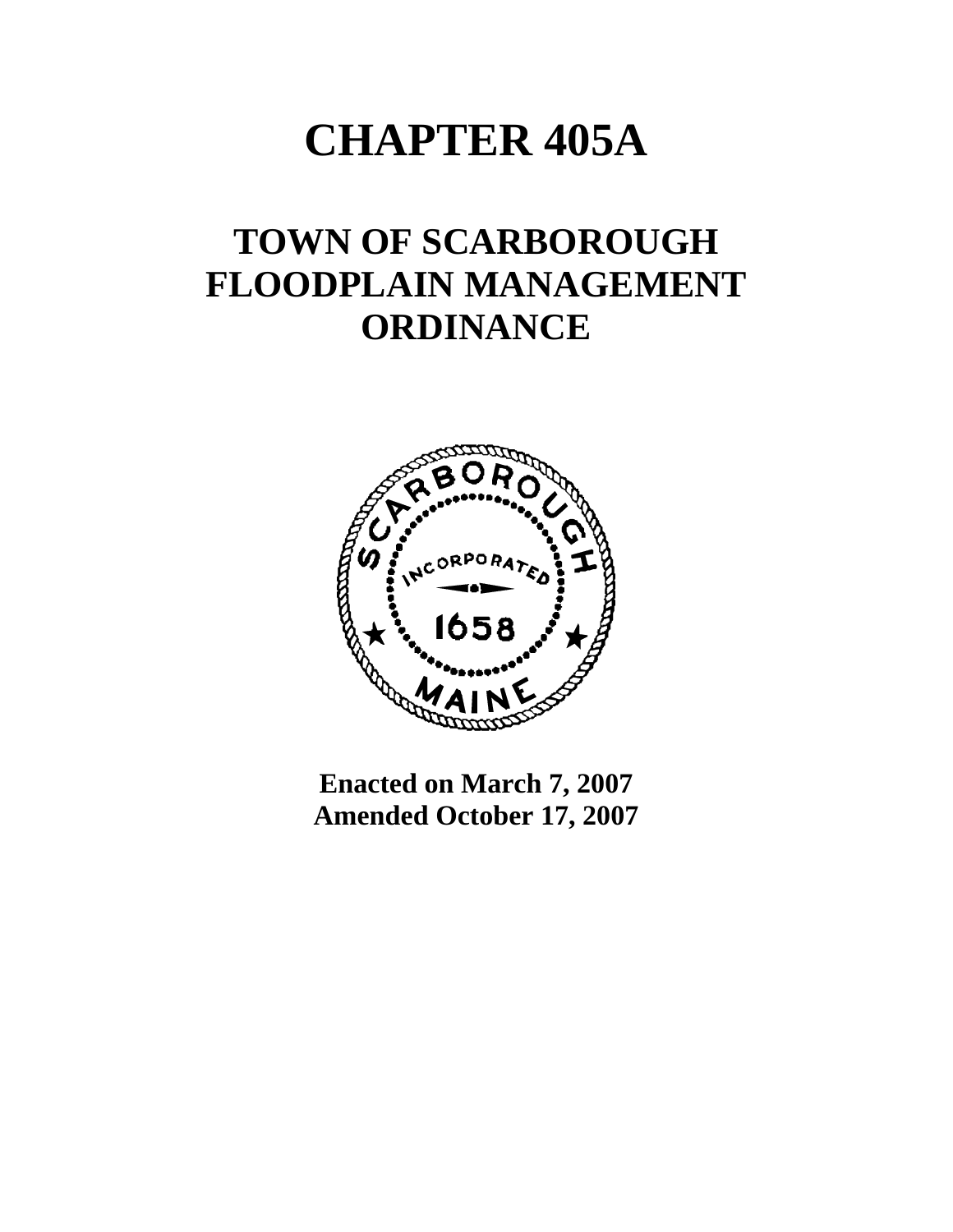### FLOODPLAIN MANAGEMENT ORDINANCE **CONTENTS**

| ARTICLE V - REVIEW STANDARDS FOR FLOOD HAZARD DEVELOPMENT PERMIT |  |
|------------------------------------------------------------------|--|
|                                                                  |  |
|                                                                  |  |
|                                                                  |  |
|                                                                  |  |
| ARTICLE IX - REVIEW OF SUBDIVISION AND DEVELOPMENT PROPOSALS  14 |  |
|                                                                  |  |
|                                                                  |  |
|                                                                  |  |
|                                                                  |  |
|                                                                  |  |
|                                                                  |  |
|                                                                  |  |
|                                                                  |  |
|                                                                  |  |
|                                                                  |  |
|                                                                  |  |
|                                                                  |  |
|                                                                  |  |
|                                                                  |  |
|                                                                  |  |
|                                                                  |  |
|                                                                  |  |
|                                                                  |  |
|                                                                  |  |
|                                                                  |  |
|                                                                  |  |
|                                                                  |  |
|                                                                  |  |
|                                                                  |  |
|                                                                  |  |
|                                                                  |  |
|                                                                  |  |
|                                                                  |  |
|                                                                  |  |
|                                                                  |  |
|                                                                  |  |
|                                                                  |  |
|                                                                  |  |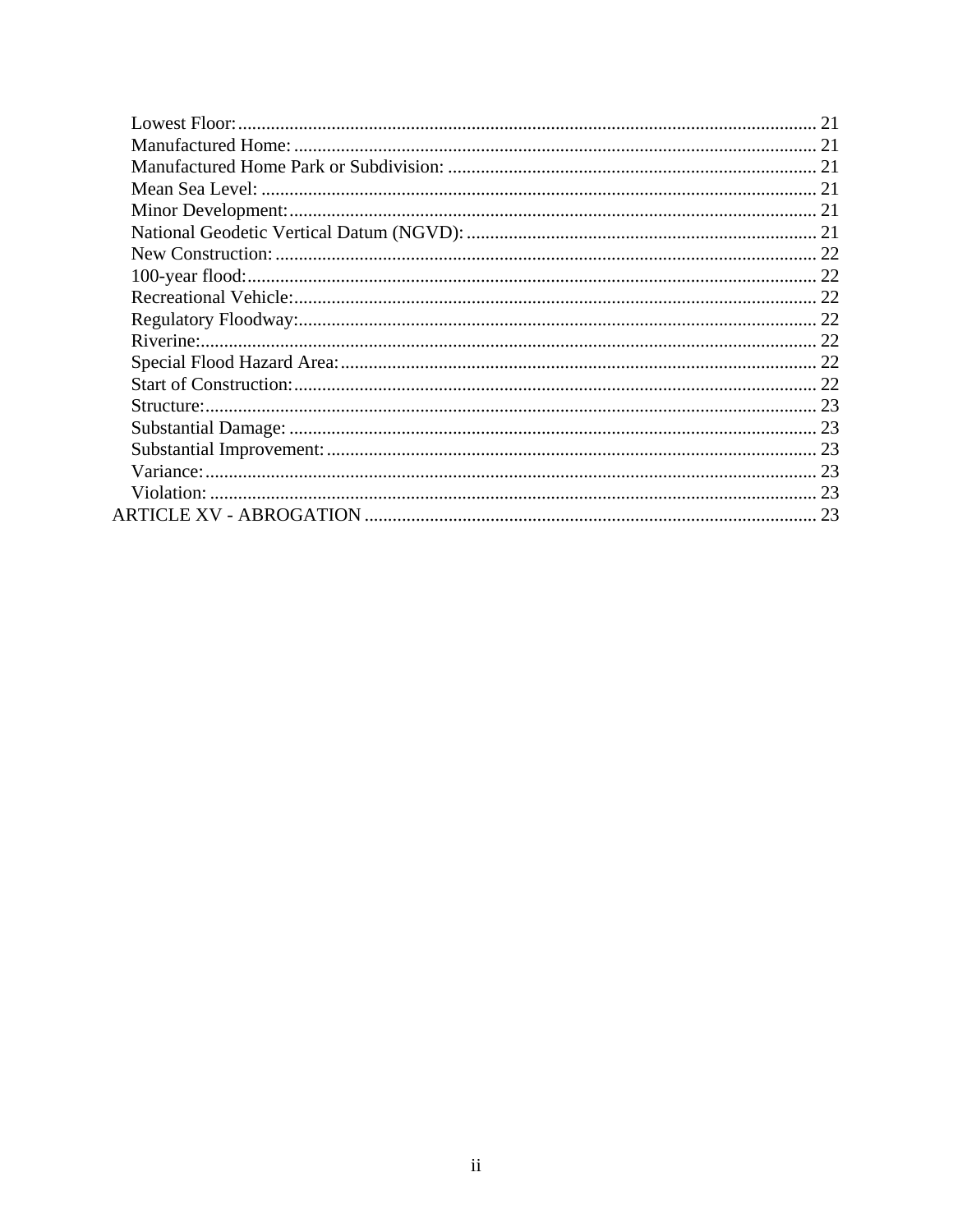## **CHAPTER 405A TOWN OF SCARBOROUGH FLOODPLAIN MANAGEMENT ORDINANCE**

## <span id="page-3-0"></span>**ARTICLE I - PURPOSE AND ESTABLISHMENT**

Certain areas of the Town of Scarborough, Maine are subject to periodic flooding, causing serious damages to properties within these areas. Relief is available in the form of flood insurance as authorized by the National Flood Insurance Act of 1968.

Therefore, the Town of Scarborough, Maine has chosen to become a participating community in the National Flood Insurance Program, and agrees to comply with the requirements of the National Flood Insurance Act of 1968 (P.L. 90-488, as amended) as delineated in this Floodplain Management Ordinance.

It is the intent of the Town of Scarborough, Maine to require the recognition and evaluation of flood hazards in all official actions relating to land use in the floodplain areas having special flood hazards.

The Town of Scarborough has the legal authority to adopt land use and control measures to reduce future flood losses pursuant to Title 30-A MRSA, Sections 3001-3007, 4352, 4401-4407.

The National Flood Insurance Program, established in the aforesaid Act, provides that areas of the Town of Scarborough having a special flood hazard be identified by the Federal Emergency Management Agency and that floodplain management measures be applied in such flood hazard areas. This Ordinance establishes a Flood Hazard Development Permit system and review procedure for development activities in the designated flood hazard areas of the Town of Scarborough, Maine.

The areas of special flood hazard, Zones A, A1-30, AO, and V1-30, are identified by the Federal Emergency Management Agency in a report entitled "Flood Insurance Study - Town of Scarborough, Maine, Cumberland County," dated December 19, 1984 with accompanying "Flood Insurance Rate Map" dated April 2, 1992, which are hereby adopted by reference and declared to be a part of this Ordinance.

## **ARTICLE II - PERMIT REQUIRED**

Before any construction or other development (as defined in Article XIV), including the placement of manufactured homes, begins within any areas of special flood hazard established in Article I, a Flood Hazard Development Permit shall be obtained from the Code Enforcement Officer except as provided in Article VII. This permit shall be in addition to any other permits, which may be required pursuant to the codes and ordinances of the Town of Scarborough, Maine.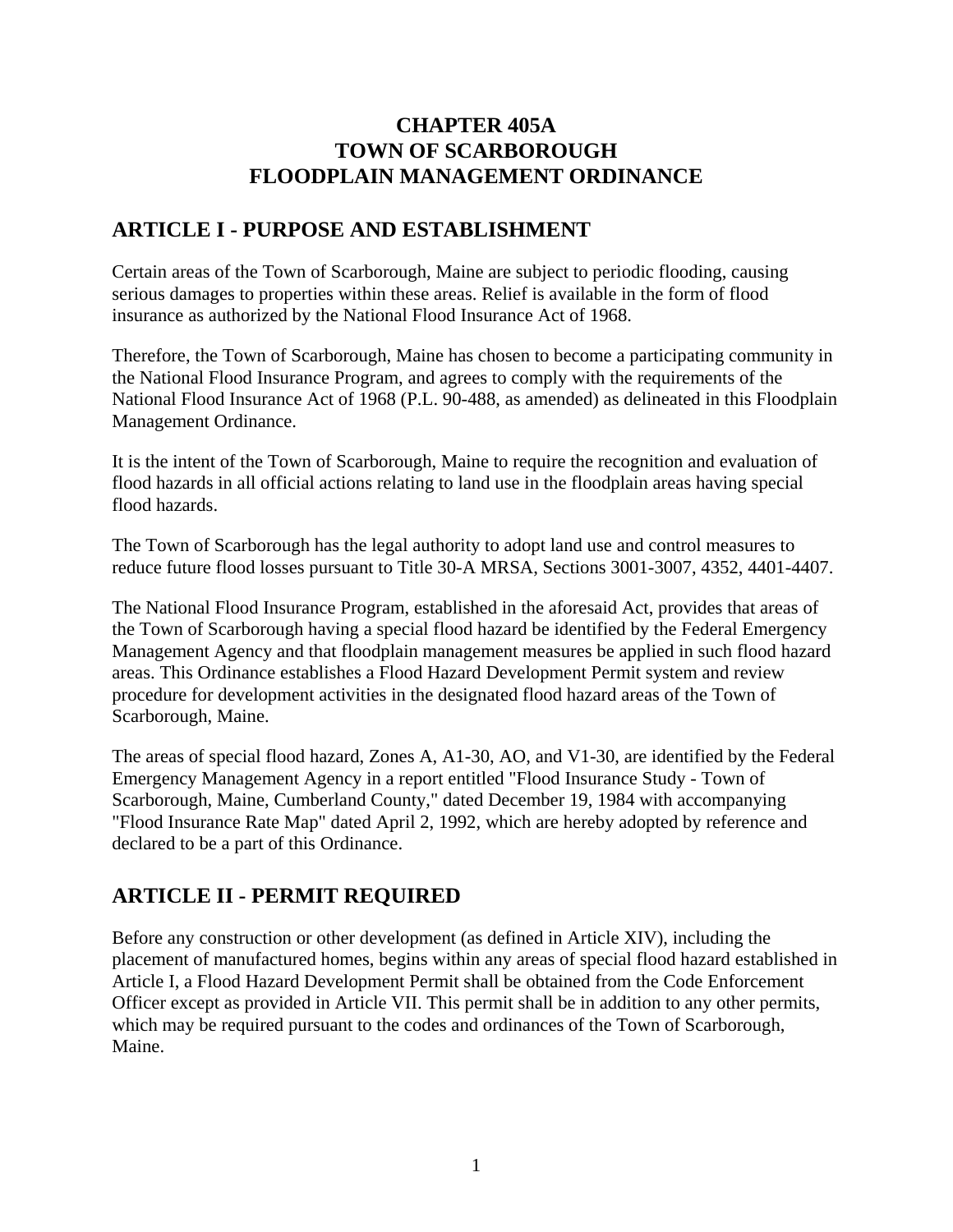## <span id="page-4-0"></span>**ARTICLE III - APPLICATION FOR PERMIT**

The application for a Flood Hazard Development Permit shall be submitted to the Code Enforcement Officer and shall include:

- A. The name, address and phone number of the applicant, owner, and contractor;
- B. An address and a map indicating the location of the construction site;
- C. A site plan showing location of existing and/or proposed development, including but not limited to structures, sewage disposal facilities, water supply facilities, areas to be cut and filled, and lot dimensions;
- D. A statement of the intended use of the structure and/or development;
- E. A statement of the cost of the development including all materials and labor;
- F. A statement as to the type of sewage system proposed;
- G. Specification of dimensions of the proposed structure and/or development;

[Items H-K.3. apply only to new construction and substantial improvements.]

- H. The elevation in relation to the National Geodetic Vertical Datum (NGVD), or to a locally established datum in Zone A only, of the:
	- 1. base flood at the proposed site of all new or substantially improved structures, which is determined:
		- a. in Zones A1-30, AO, and V1-30, from data contained in the "Flood Insurance Study - Town of Scarborough, Maine," as described in Article I; or,
		- b. in Zone A:
			- (1) from any base flood elevation data from federal, state, or other technical sources (such as FEMA's Quick-2 model, FEMA 265/July 1995), including information obtained pursuant to Article VI.K. and IX.D.;
			- (2) from the contour elevation extrapolated from a best fit analysis of the floodplain boundary when overlaid onto a USGS Quadrangle Map or other topographic map prepared by a Professional Land Surveyor or registered professional engineer, if the floodplain boundary has a significant correlation to the elevation contour line(s); or, in the absence of all other data,
			- (3) to be the elevation of the ground at the intersection of the floodplain boundary and a line perpendicular to the shoreline which passes along the ground through the site of the proposed building.
	- 2. highest and lowest grades at the site adjacent to the walls of the proposed building;
	- 3. lowest floor, including basement; and whether or not such structures contain a basement; and,
	- 4. level, in the case of non-residential structures only, to which the structure will be floodproofed;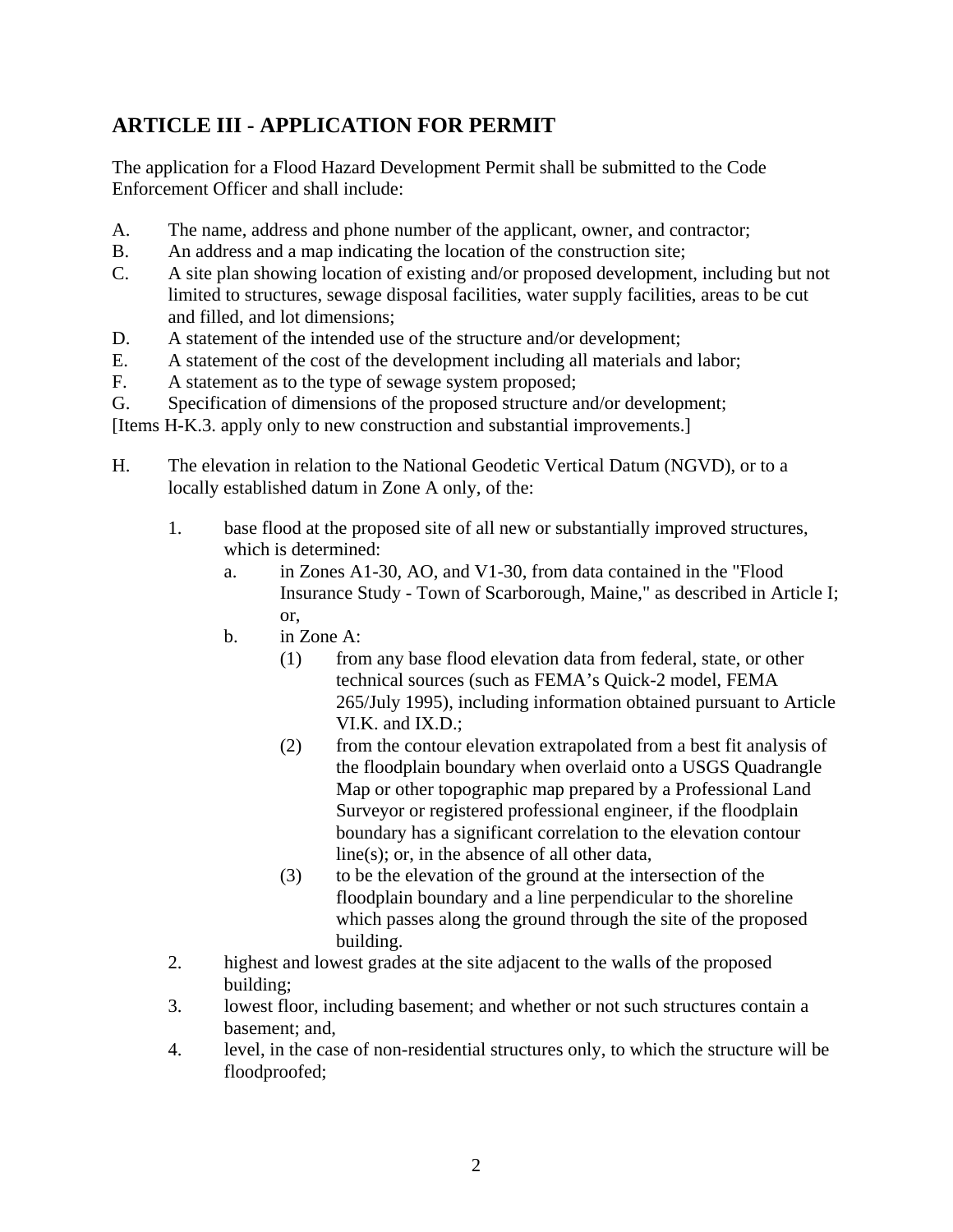- <span id="page-5-0"></span>I. A description of an elevation reference point established on the site of all developments for which elevation standards apply as required in Article VI;
- J. A written certification by a Professional Land Surveyor, registered professional engineer or architect, that the base flood elevation and grade elevations shown on the application are accurate;
- K. The following certifications as required in Article VI by a registered professional engineer or architect:
	- 1. a Floodproofing Certificate (FEMA Form 81-65, 02/06, as amended), to verify that the floodproofing methods for any non-residential structures will meet the floodproofing criteria of Article III.H.4.; Article VI.G.; and other applicable standards in Article VI; (amended 10/17/2007)
	- 2. a V-Zone Certificate to verify that the construction in coastal high hazard areas, Zones V1-30, will meet the criteria of Article VI.P.; and other applicable standards in Article VI;
	- 3. a Hydraulic Openings Certificate to verify that engineered hydraulic openings in foundation walls will meet the standards of Article VI.L.2.a.;
	- 4. a certified statement that bridges will meet the standards of Article VI.M.;
	- 5. a certified statement that containment walls will meet the standards of Article VI.N.;
- L. A description of the extent to which any water course will be altered or relocated as a result of the proposed development; and,
- M. A statement of construction plans describing in detail how each applicable development standard in Article VI will be met.

## **ARTICLE IV - APPLICATION FEE AND EXPERT'S FEE**

A non-refundable application fee for all minor development and for all new construction or substantial improvements as set forth in the Schedule of Fees shall be paid to the Town Clerk or Code Enforcement Officer and a copy of a receipt for the same shall accompany the application. (amended 10/17/2007)

An additional fee may be charged if the Code Enforcement Officer and/or Board of Appeals needs the assistance of a professional engineer or other expert. The expert's fee shall be paid in full by the applicant within 10 days after the town submits a bill to the applicant. Failure to pay the bill shall constitute a violation of the ordinance and be grounds for the issuance of a stop work order. An expert shall not be hired by the municipality at the expense of an applicant until the applicant has either consented to such hiring in writing or been given an opportunity to be heard on the subject. An applicant who is dissatisfied with a decision to hire expert assistance may appeal that decision to the Board of Appeals.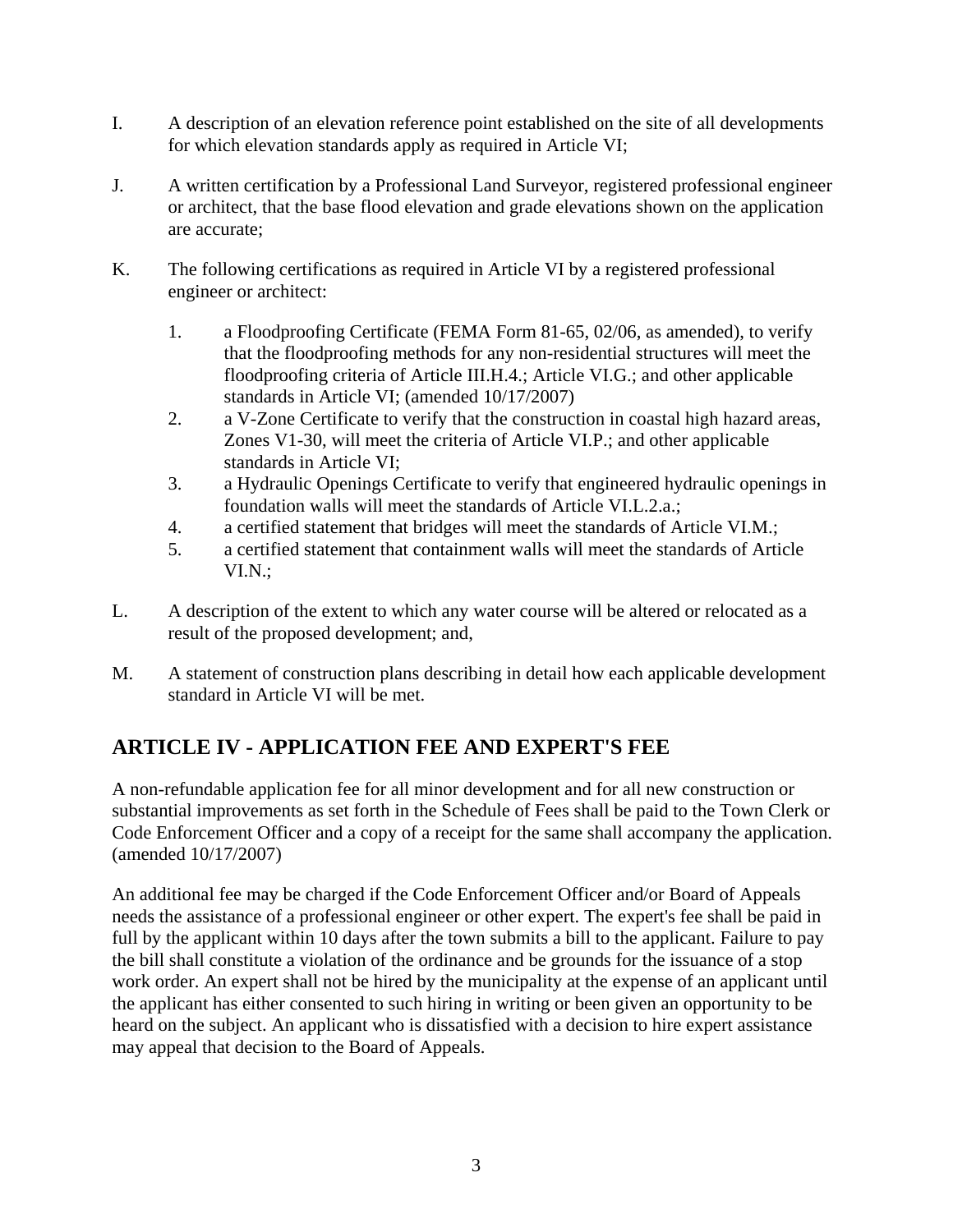## <span id="page-6-0"></span>**ARTICLE V - REVIEW STANDARDS FOR FLOOD HAZARD DEVELOPMENT PERMIT APPLICATIONS**

The Code Enforcement Officer shall:

- A. Review all applications for the Flood Hazard Development Permit to assure that proposed developments are reasonably safe from flooding and to determine that all pertinent requirements of Article VI (Development Standards) have been, or will be met;
- B. Utilize, in the review of all Flood Hazard Development Permit applications:
	- 1. the base flood and floodway data contained in the "Flood Insurance Study Town of Scarborough, Maine," as described in Article I.;
	- 2. in special flood hazard areas where base flood elevation and floodway data are not provided, the Code Enforcement Officer shall obtain, review and reasonably utilize any base flood elevation and floodway data from federal, state, or other technical sources, including information obtained pursuant to Article III.H.1.b.; Article VI.K.; and Article IX.D., in order to administer Article VI of this Ordinance; and,
	- 3. when the community establishes a base flood elevation in a Zone A by methods outlined in Article III.H.1.b., the community shall submit that data to the Maine Floodplain Management Program in the State Planning Office.
- C. Make interpretations of the location of boundaries of special flood hazard areas shown on the maps described in Article I of this Ordinance;
- D. In the review of Flood Hazard Development Permit applications, determine that all necessary permits have been obtained from those federal, state, and local government agencies from which prior approval is required by federal or state law, including but not limited to Section 404 of the Federal Water Pollution Control Act Amendments of 1972, 33 U.S.C. 1344;
- E. Notify adjacent municipalities, the Department of Environmental Protection, and the Maine Floodplain Management Program in the State Planning Office prior to any alteration or relocation of a watercourse and submit copies of such notifications to the Federal Emergency Management Agency;
- F. If the application satisfies the requirements of this Ordinance, approve the issuance of one of the following Flood Hazard Development Permits, based on the type of development:
	- 1. A two-part Flood Hazard Development Permit for elevated structures. Part I shall authorize the applicant to build a structure to and including the first horizontal floor only above the base flood level. At that time the applicant shall provide the Code Enforcement Officer with an Elevation Certificate completed by a Professional Land Surveyor, registered professional engineer or architect based on the Part I permit construction, "as built", for verifying compliance with the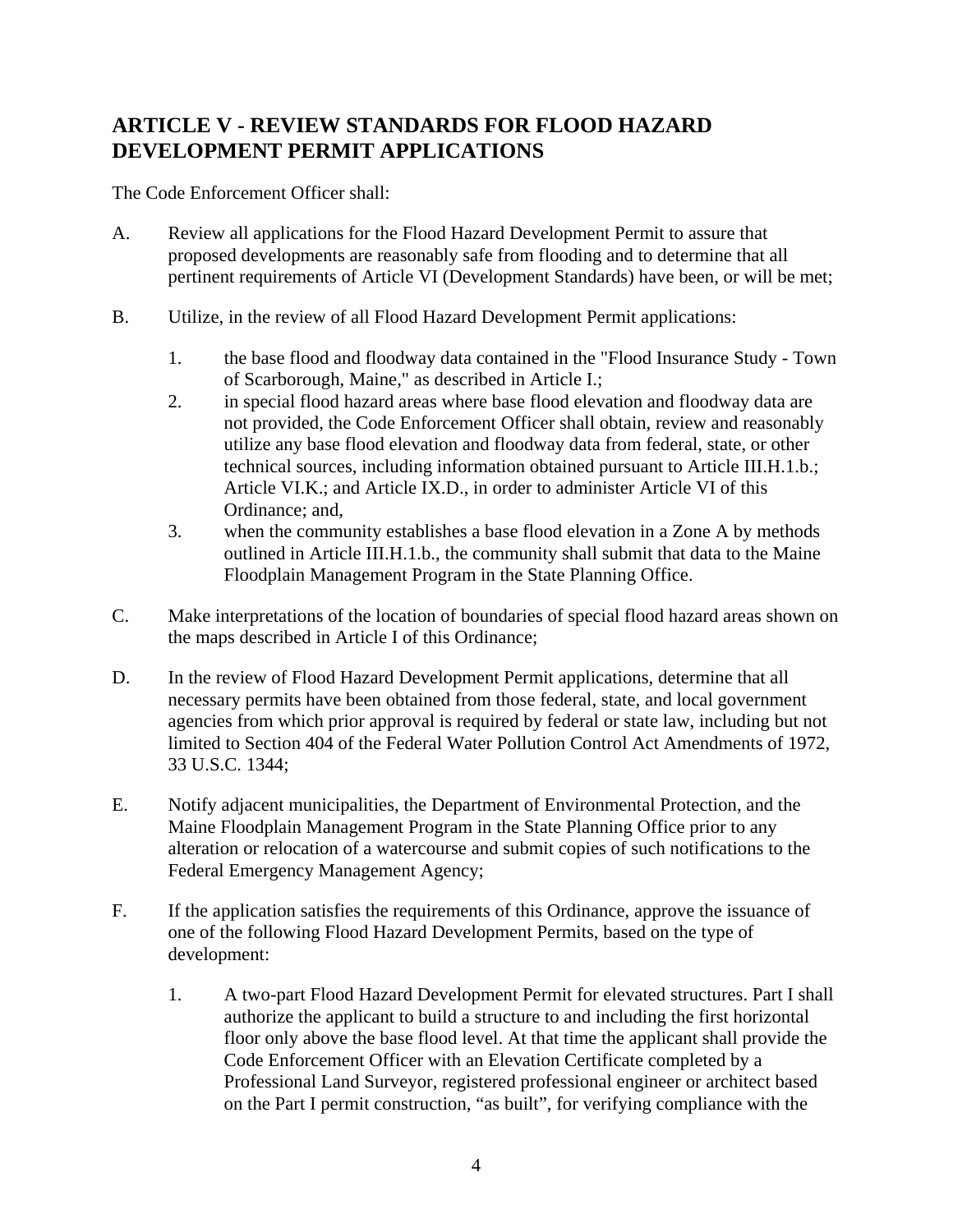<span id="page-7-0"></span>elevation requirements of Article VI, paragraphs F, G, H, or P. Following review of the Elevation Certificate data, which shall take place within 72 hours of receipt of the application, the Code Enforcement Officer shall issue Part II of the Flood Hazard Development Permit. Part II shall authorize the applicant to complete the construction project; or,

- 2. A Flood Hazard Development Permit for Floodproofing of Non-Residential Structures that are new construction or substantially improved non-residential structures that are not being elevated but that meet the floodproofing standards of Article VI.G.1.a.,b., and c. The application for this permit shall include a Floodproofing Certificate signed by a registered professional engineer or architect; or,
- 3. A Flood Hazard Development Permit for Minor Development for all development that is not new construction or a substantial improvement, such as repairs, maintenance, renovations, or additions, whose value is less than 50% of the market value of the structure. Minor development also includes, but is not limited to: accessory structures as provided for in Article VI.J., mining, dredging, filling, grading, paving, excavation, drilling operations, storage of equipment or materials, deposition or extraction of materials, public or private sewage disposal systems or water supply facilities that do not involve structures; and nonstructural projects such as bridges, dams, towers, fencing, pipelines, wharves, and piers.

For development that requires review and approval as a Conditional Use, as provided for in this Ordinance, the Flood Hazard Development Permit Application shall be acted upon by the Planning Board as required in Article VII.

G. Maintain, as a permanent record, copies of all Flood Hazard Development Permit Applications, corresponding Permits issued, and data relevant thereto, including reports of the Board of Appeals on variances granted under the provisions of Article X of this Ordinance, and copies of Elevation Certificates, Floodproofing Certificates, Certificates of Compliance and certifications of design standards required under the provisions of Articles III, VI, and VIII of this Ordinance.

## **ARTICLE VI - DEVELOPMENT STANDARDS**

All developments in areas of special flood hazard shall meet the following applicable standards:

- A. All Development All development shall:
	- 1. be designed or modified and adequately anchored to prevent flotation (excluding piers and docks), collapse or lateral movement of the development resulting from hydrodynamic and hydrostatic loads, including the effects of buoyancy;
	- 2. use construction materials that are resistant to flood damage;
	- 3. use construction methods and practices that will minimize flood damage; and,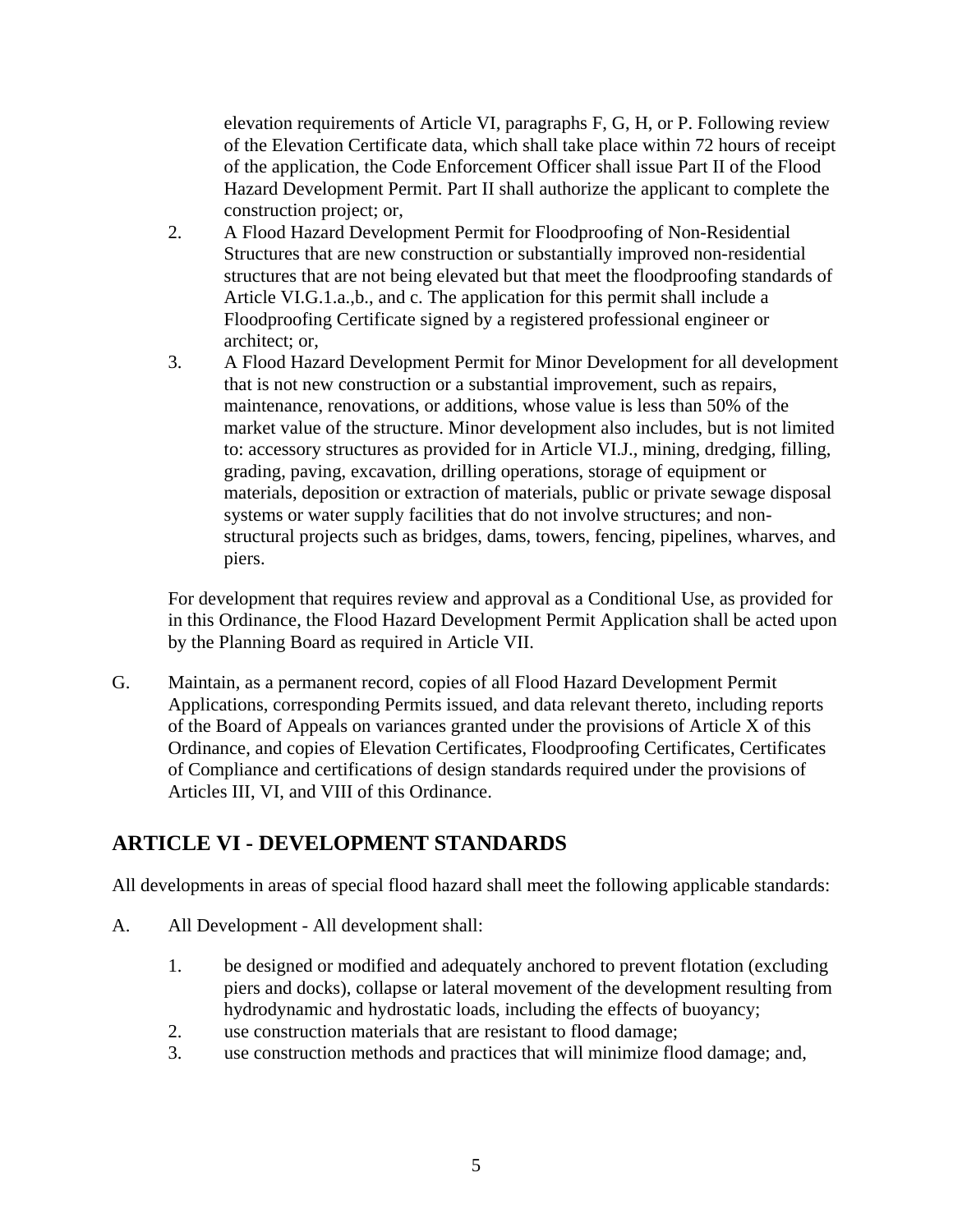- 4. use electrical, heating, ventilation, plumbing, and air conditioning equipment, and other service facilities that are designed and/or located so as to prevent water from entering or accumulating within the components during flooding conditions.
- B. Water Supply All new and replacement water supply systems shall be designed to minimize or eliminate infiltration of floodwaters into the systems.
- C. Sanitary Sewage Systems All new and replacement sanitary sewage systems shall be designed and located to minimize or eliminate infiltration of floodwaters into the system and discharges from the system into floodwaters.
- D. On Site Waste Disposal Systems On site waste disposal systems shall be located and constructed to avoid impairment to them or contamination from them during floods.
- E. Watercourse Carrying Capacity All development associated with altered or relocated portions of a watercourse shall be constructed and maintained in such a manner that no reduction occurs in the flood carrying capacity of the watercourse.
- F. Residential New construction or substantial improvement of any residential structure located within:
	- 1. Zones A1-30 shall have the lowest floor (including basement) elevated to at least one foot above the base flood elevation.
	- 2. Zone AO shall have adequate drainage paths around structures on slopes, to guide floodwater away from the proposed structures.
	- 3. Zone AO shall have the lowest floor (including basement) elevated above the highest adjacent grade:
		- a. at least one foot higher than the depth specified in feet on the community's Flood Insurance Rate Map; or,
		- b. at least three feet if no depth number is specified.
	- 4. Zone A shall have the lowest floor (including basement) elevated to at least one foot above the base flood elevation utilizing information obtained pursuant to Article III.H.1.b.; Article V.B.; or Article IX.D.
	- 5. Zones V1-30 shall meet the requirements of Article VI.P.
- G. Non Residential New construction or substantial improvement of any non-residential structure located within:
	- 1. Zones A1-30 shall have the lowest floor (including basement) elevated to at least one foot above the base flood elevation, or together with attendant utility and sanitary facilities shall:
		- a. be floodproofed to at least one foot above the base flood elevation so that below that elevation the structure is watertight with walls substantially impermeable to the passage of water;
		- b. have structural components capable of resisting hydrostatic and hydrodynamic loads and the effects of buoyancy; and,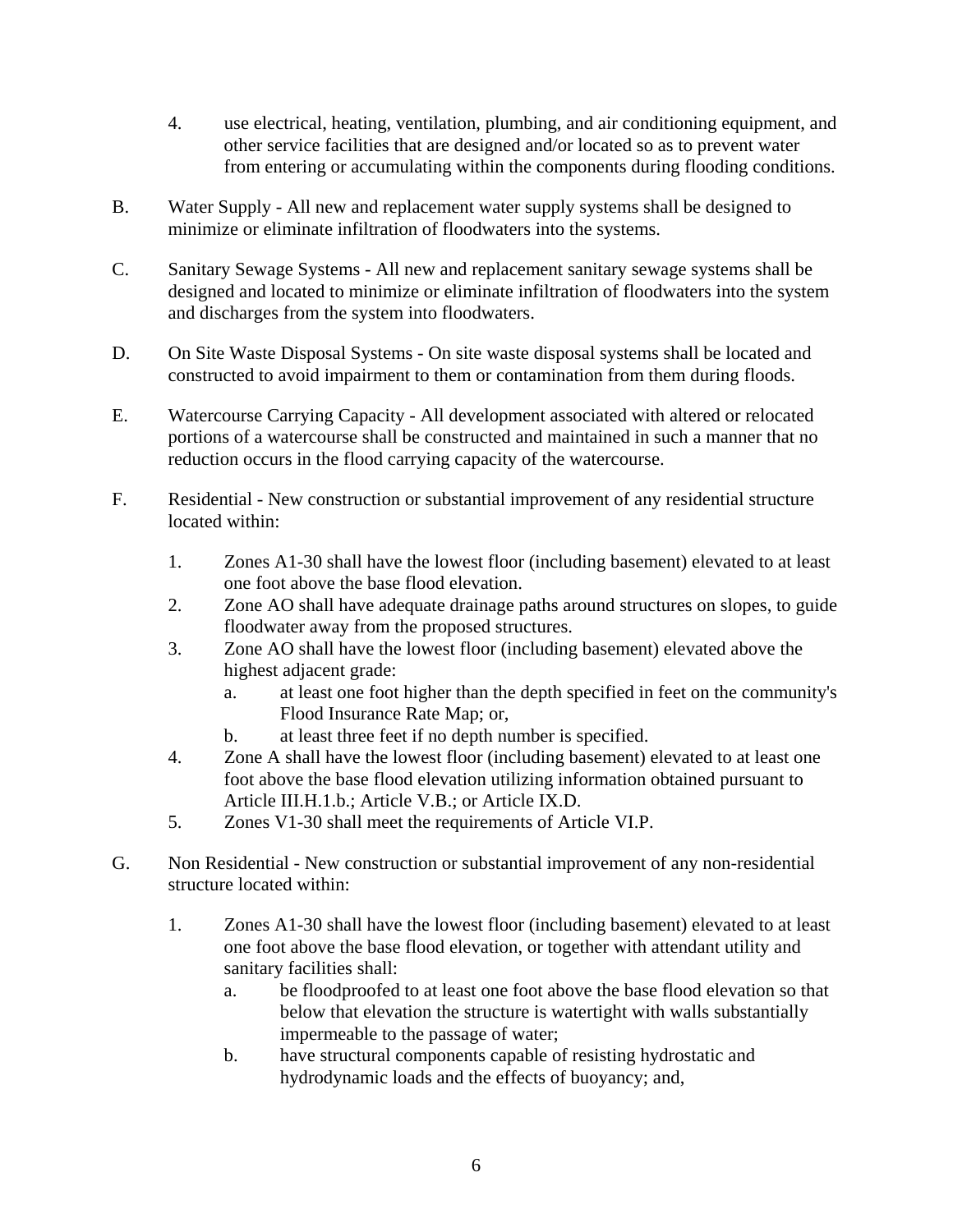- c. be certified by a registered professional engineer or architect that the floodproofing design and methods of construction are in accordance with accepted standards of practice for meeting the provisions of this section. Such certification shall be provided with the application for a Flood Hazard Development Permit, as required by Article III.K. and shall include a record of the elevation above mean sea level to which the structure is floodproofed.
- 2. Zone AO shall have adequate drainage paths around structures on slopes, to guide floodwater away from the proposed structures.
- 3. Zone AO shall have the lowest floor (including basement) elevated above the highest adjacent grade:
	- a. at least one foot higher than the depth specified in feet on the community's Flood Insurance Rate Map; or,
	- b. at least three feet if no depth number is specified; or,
	- c. together with attendant utility and sanitary facilities be floodproofed to meet the elevation requirements of this section and floodproofing standards of Article VI.G.1.
- 4. Zone A shall have the lowest floor (including basement) elevated to at least one foot above the base flood elevation utilizing information obtained pursuant to Article III.H.1.b.; Article V.B.; or Article IX.D., or

a. together with attendant utility and sanitary facilities meet the floodproofing standards of Article VI.G.1.

- 5. Zones V1-30 shall meet the requirements of Article VI.P.
- H. Manufactured Homes New or substantially improved manufactured homes located within:
	- 1. Zones A1-30 shall:
		- a. be elevated such that the lowest floor (including basement) of the manufactured home is at least one foot above the base flood elevation;
		- b. be on a permanent foundation, which may be poured masonry slab or foundation walls, with hydraulic openings, or may be reinforced piers or block supports, any of which support the manufactured home so that no weight is supported by its wheels and axles; and,
		- c. be securely anchored to an adequately anchored foundation system to resist flotation, collapse, or lateral movement. Methods of anchoring may include, but are not limited to:
			- (1) over-the-top ties anchored to the ground at the four corners of the manufactured home, plus two additional ties per side at intermediate points (manufactured homes less than 50 feet long require one additional tie per side); or by,
			- (2) frame ties at each corner of the home, plus five additional ties along each side at intermediate points (manufactured homes less than 50 feet long require four additional ties per side).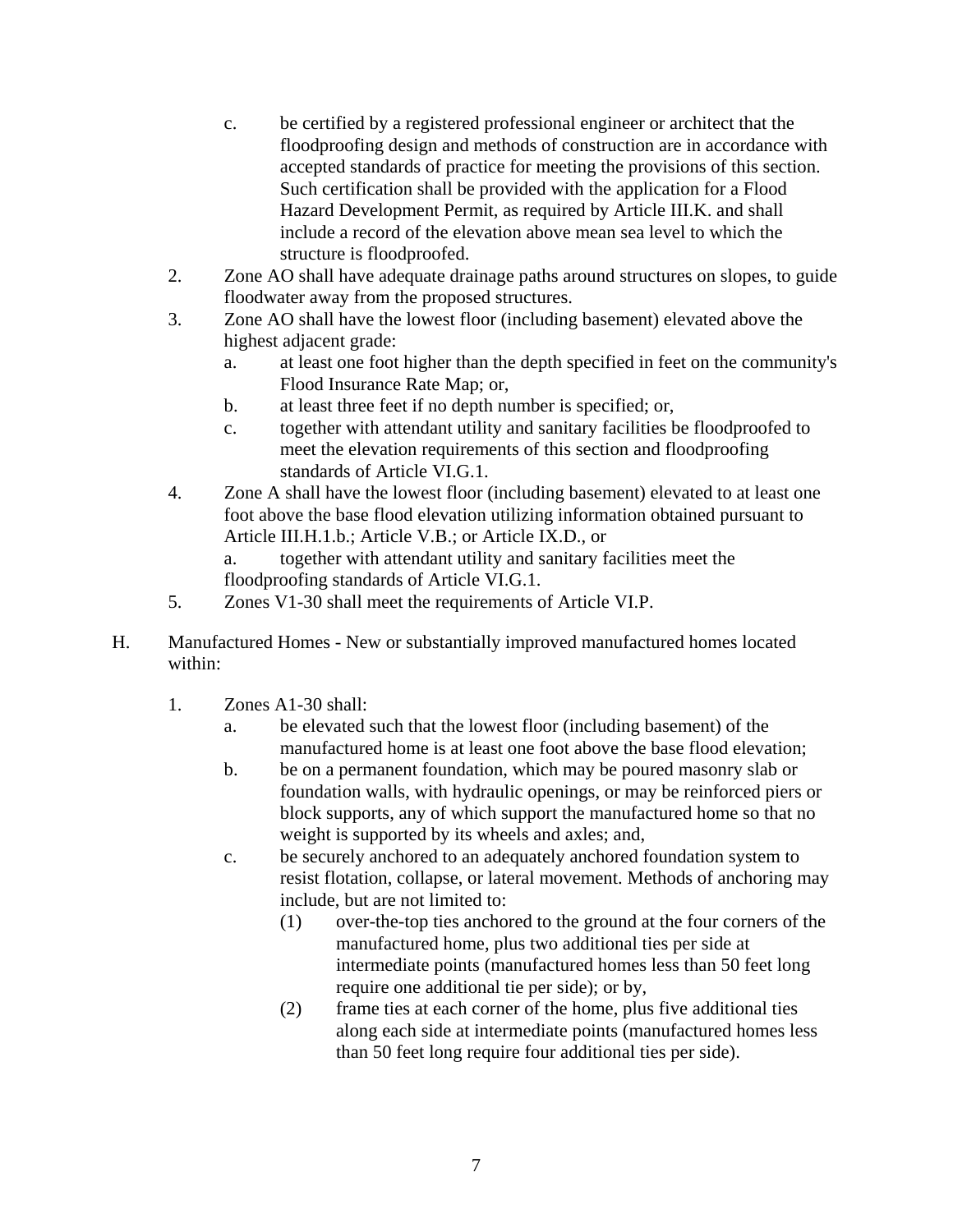- (3) all components of the anchoring system described in Article VI.H.1.c.(1) $\&$ (2) shall be capable of carrying a force of 4800 pounds.
- 2. Zone AO shall have adequate drainage paths around structures on slopes, to guide floodwater away from the proposed structures.
- 3. Zone AO shall have the lowest floor (including basement) of the manufactured home elevated above the highest adjacent grade:
	- a. at least one foot higher than the depth specified in feet on the community's Flood Insurance Rate Map; or,
	- b. at least three feet if no depth number is specified; and,
	- c. meet the anchoring requirements of Article VI.H.1.c.
- 4. Zone A shall:
	- a. be elevated on a permanent foundation, as described in Article VI.H.1.b., such that the lowest floor (including basement) of the manufactured home is at least one foot above the base flood elevation utilizing information obtained pursuant to Article III.H.1.b.; Article V.B; or Article IX.D.; and
	- b. meet the anchoring requirements of Article VI.H.1.c.
- 5. Zones V1-30 shall meet the requirements of Article VI.P.
- I. Recreational Vehicles Recreational Vehicles located within:
	- 1. Zones A1-30 shall either:
		- a. be on the site for fewer than 180 consecutive days,
		- b. be fully licensed and ready for highway use. A recreational vehicle is ready for highway use if it is on its wheels or jacking system, is attached to the site only by quick disconnect type utilities and security devices, and has no permanently attached additions; or,
		- c. be permitted in accordance with the elevation and anchoring requirements for "manufactured homes" in Article VI.H.1.
	- 2. Zones V1-30 shall meet the requirements of either Article VI.I.1.a. or b., or Article VI.P.
- J. Accessory Structures Accessory Structures, as defined in Article XIV, located within Zones A1-30, AO, and A, shall be exempt from the elevation criteria required in Article VI.F. & G. above, if all other requirements of Article VI and all the following requirements are met. Accessory Structures shall:
	- 1. be 500 square feet or less and have a value less than \$3000;
	- 2. have unfinished interiors and not be used for human habitation;
	- 3. have hydraulic openings, as specified in Article VI.L.2., in at least two different walls of the accessory structure;
	- 4. be located outside the floodway;
	- 5. when possible be constructed and placed on the building site so as to offer the minimum resistance to the flow of floodwaters and be placed further from the source of flooding than is the primary structure; and,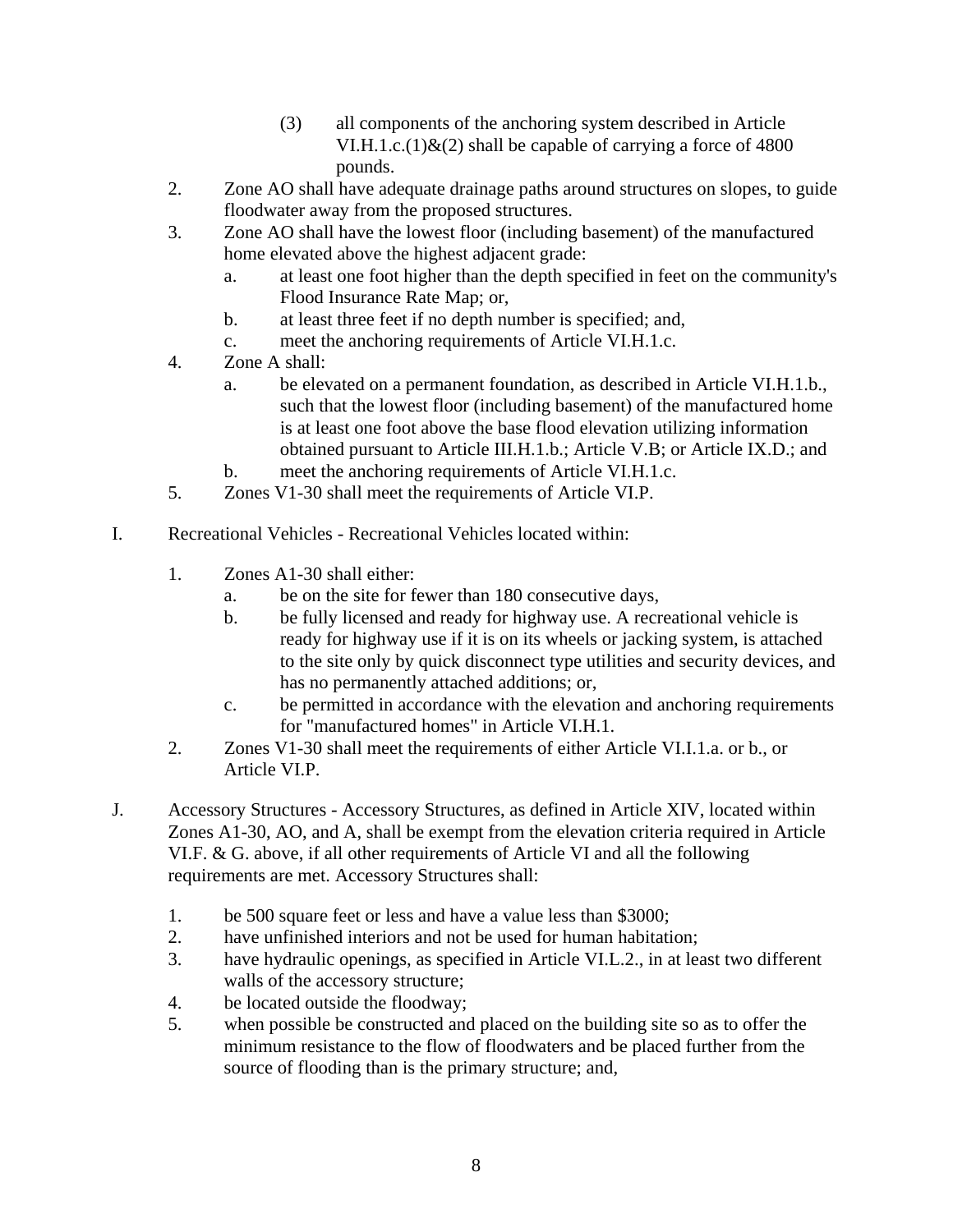- 6. have only ground fault interrupt electrical outlets. The electric service disconnect shall be located above the base flood elevation and when possible outside the Special Flood Hazard Area.
- K. Floodways
	- 1. In Zones A1-30 riverine areas, encroachments, including fill, new construction, substantial improvement, and other development shall not be permitted within a regulatory floodway which is designated on the community's Flood Insurance Rate Map, unless a technical evaluation certified by a registered professional engineer is provided demonstrating that such encroachments will not result in any increase in flood levels within the community during the occurrence of the base flood discharge.
	- 2. In Zones A1-30 and A riverine areas, for which no regulatory floodway is designated, encroachments, including fill, new construction, substantial improvement, and other development shall not be permitted in the floodway as determined in Article VI.K.3. unless a technical evaluation certified by a registered professional engineer is provided demonstrating that the cumulative effect of the proposed development, when combined with all other existing development and anticipated development:
		- a. will not increase the water surface elevation of the base flood more than one foot at any point within the community; and,
		- b. is consistent with the technical criteria contained in Chapter 5 entitled "Hydraulic Analyses," Flood Insurance Study - Guidelines and Specifications for Study Contractors, (FEMA 37/ January 1995, as amended).
	- 3. In Zones A1-30 and A riverine areas for which no regulatory floodway is designated, the regulatory floodway is determined to be the channel of the river or other water course and the adjacent land areas to a distance of one-half the width of the floodplain as measured from the normal high water mark to the upland limit of the floodplain.
- L. Enclosed Areas Below the Lowest Floor New construction or substantial improvement of any structure in Zones A1-30, AO, and A that meets the development standards of Article VI, including the elevation requirements of Article VI, paragraphs F, G, or H and is elevated on posts, columns, piers, piles, "stilts," or crawl spaces may be enclosed below the base flood elevation requirements provided all the following criteria are met or exceeded:
	- 1. Enclosed areas are not "basements" as defined in Article XIV;
	- 2. Enclosed areas shall be designed to automatically equalize hydrostatic flood forces on exterior walls by allowing for the entry and exit of flood water. Designs for meeting this requirement must either:
		- a. be engineered and certified by a registered professional engineer or architect; or,
		- b. meet or exceed the following minimum criteria: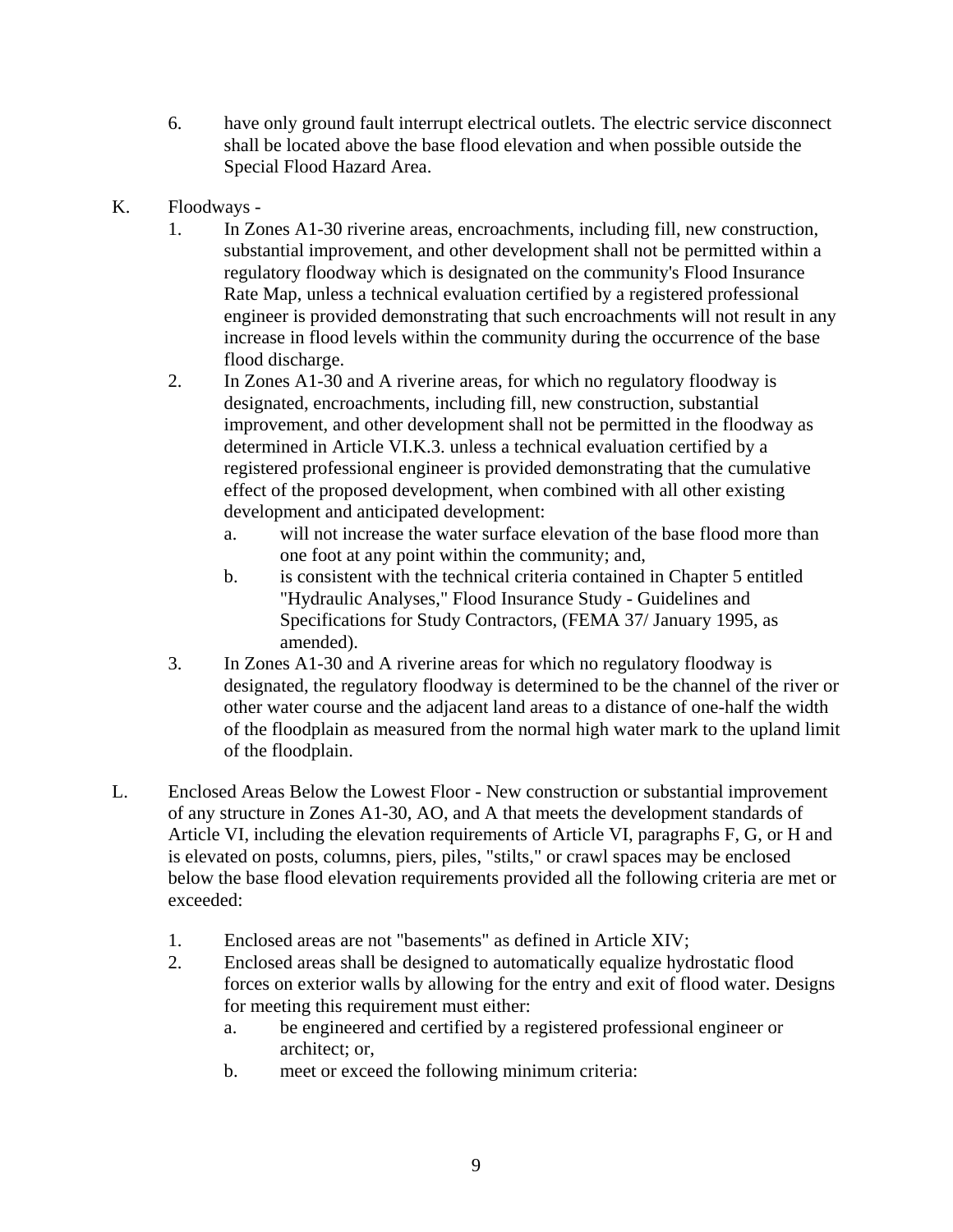- (1) a minimum of two openings having a total net area of not less than one square inch for every square foot of the enclosed area;
- (2) the bottom of all openings shall be below the base flood elevation and no higher than one foot above the lowest grade; and,
- (3) openings may be equipped with screens, louvers, valves, or other coverings or devices provided that they permit the entry and exit of flood waters automatically without any external influence or control such as human intervention, including the use of electrical and other non-automatic mechanical means;
- 3. The enclosed area shall not be used for human habitation; and,
- 4. The enclosed areas are usable solely for building access, parking of vehicles, or storage.
- M. Bridges New construction or substantial improvement of any bridge in Zones A1-30, AO, A, and V1-30 shall be designed such that:
	- 1. when possible, the lowest horizontal member (excluding the pilings, or columns) is elevated to at least one foot above the base flood elevation; and
	- 2. a registered professional engineer shall certify that:
		- a. the structural design and methods of construction shall meet the elevation requirements of this section and the floodway standards of Article VI.K.; and
		- b. the foundation and superstructure attached thereto are designed to resist flotation, collapse and lateral movement due to the effects of wind and water loads acting simultaneously on all structural components. Water loading values used shall be those associated with the base flood.
- N. Containment Walls New construction or substantial improvement of any containment wall located within:
	- 1. Zones A1-30, A, and V1-30 shall:
		- a. have the containment wall elevated to at least one foot above the base flood elevation;
		- b. have structural components capable of resisting hydrostatic and hydrodynamic loads and the effects of buoyancy; and,
		- c. be certified by a registered professional engineer or architect that the design and methods of construction are in accordance with accepted standards of practice for meeting the provisions of this section. Such certification shall be provided with the application for a Flood Hazard Development Permit, as required by Article III.K.
	- 2. Zone AO shall have adequate drainage paths around containment walls on slopes, to guide floodwater away from the proposed walls.
	- 3. Zone AO shall have the top of the containment wall elevated above the highest adjacent grade:
		- a. at least one foot higher than the depth specified in feet on the community's Flood Insurance Rate Map; or,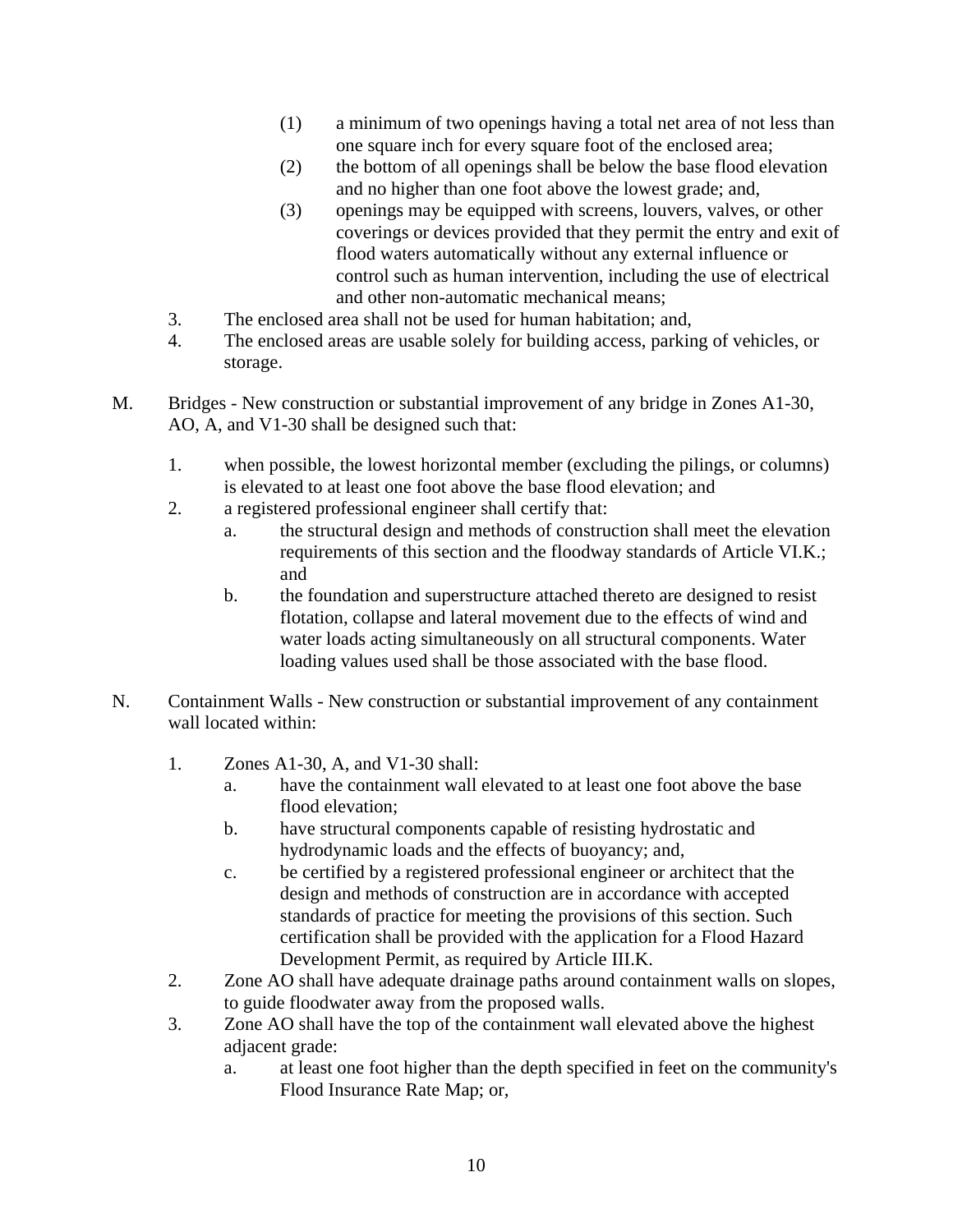- b. at least three feet if no depth number is specified; and,
- c. shall meet the requirements of Article VI.N.1.b. & c.
- O. Wharves, Piers and Docks New construction or substantial improvement of wharves, piers, and docks are permitted in Zones A1-30, AO, A, and V1-30, in and over water and seaward of the mean high tide if the following requirements are met:
	- 1. wharves, piers, and docks shall comply with all applicable local, state, and federal regulations; and
	- 2. for commercial wharves, piers, and docks, a registered professional engineer shall develop or review the structural design, specifications, and plans for the construction.
- P. Coastal Floodplains
	- 1. All new construction located within Zones A1-30, A, and V1-30 shall be located landward of the reach of mean high tide except as provided in Article VI.P.6.
	- 2. New construction or substantial improvement of any structure located within Zones V1-30 shall:
		- a. be elevated on posts or columns such that:
			- (1) the bottom of the lowest horizontal structural member of the lowest floor (excluding the pilings or columns) is elevated to one foot above the base flood elevation;
			- (2) the pile or column foundation and the elevated portion of the structure attached thereto is anchored to resist flotation, collapse, and lateral movement due to the effects of wind and water loads acting simultaneously on all building components; and,
			- (3) water loading values used shall be those associated with the base flood. Wind loading values used shall be those required by applicable state and local building standards.
		- b. have the space below the lowest floor:
			- (1) free of obstructions; or,
			- (2) constructed with open wood lattice-work, or insect screening intended to collapse under wind and water without causing collapse, displacement, or other structural damage to the elevated portion of the building or supporting piles or columns; or,
			- (3) constructed with non-supporting breakaway walls, which have a design safe loading resistance of not less than 10 or more than 20 pounds per square foot.
		- c. require a registered professional engineer or architect to: (amended 10/17/2007)
			- (1) develop or review the structural design, specifications, and plans for the construction, which must meet or exceed the technical criteria contained in the *Coastal Construction Manual*, (FEMA-55/June, 2000); and,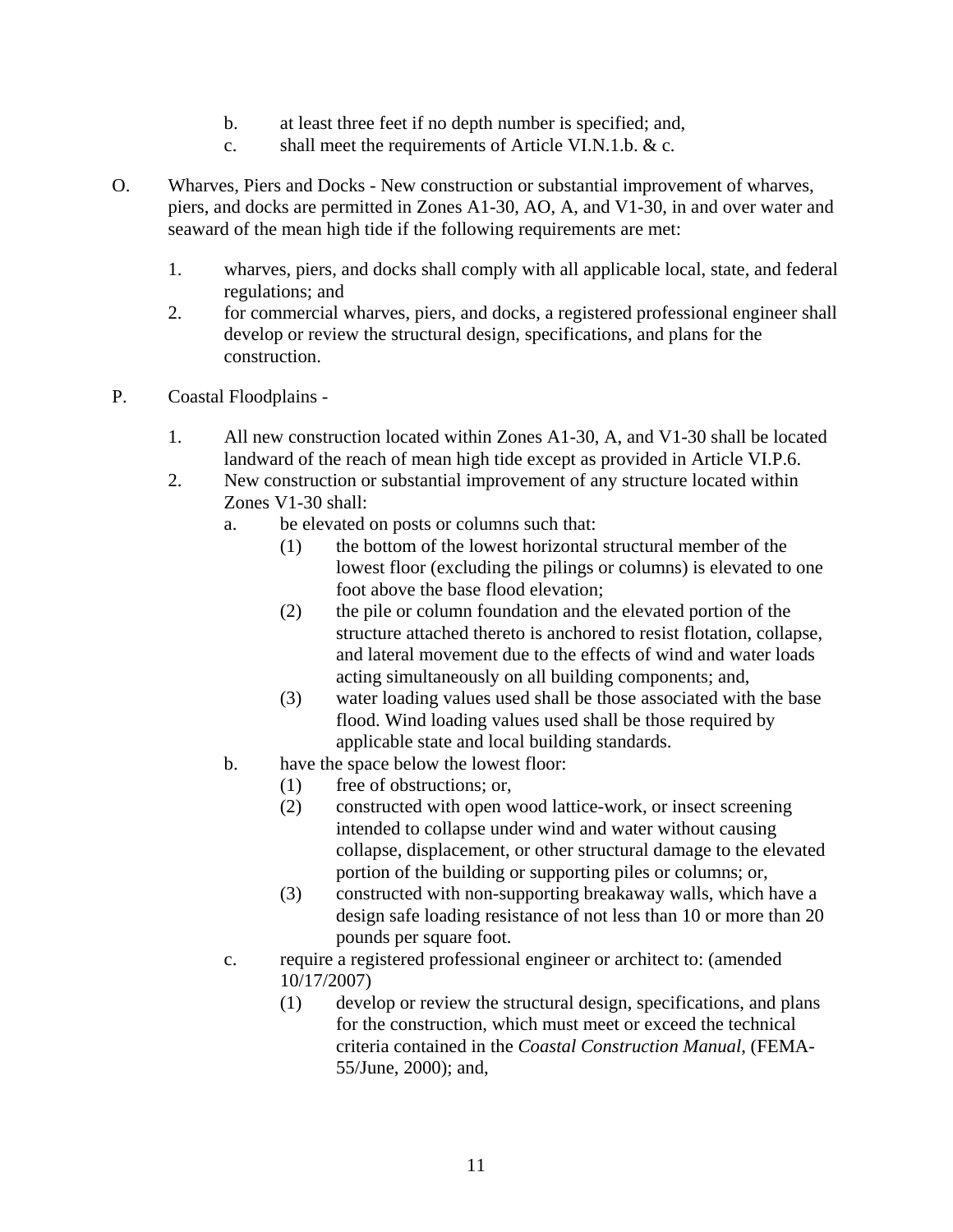- (2) certify that the design and methods of construction to be used are in accordance with accepted standards of practice for meeting the criteria of Article VI.P.2.
- <span id="page-14-0"></span>3. The use of fill for structural support in Zones V1-30 is prohibited.
- 4. Human alteration of sand dunes within Zones V1-30 is prohibited unless it can be demonstrated that such alterations will not increase potential flood damage.
- 5. The area below the lowest floor shall be used solely for parking vehicles, building access, and storage.
- 6. Conditional Use Lobster sheds and fishing sheds may be located seaward of mean high tide and shall be exempt from the elevation requirement in Article VI.G. only if permitted as a Conditional Use following review and approval by the Planning Board, as provided in Article VII, and if all the following requirements and those of Article VI.A., VI.K., and VI.L. are met:
	- a. The conditional use shall be limited to low value structures such as metal or wood sheds 200 square feet or less and shall not exceed more than one story.
	- b. The structure shall be securely anchored to the wharf or pier to resist flotation, collapse, and lateral movement due to the effect of wind and water loads acting simultaneously on all building components.
	- c. The structure will not adversely increase wave or debris impact forces affecting nearby buildings.
	- d. The structure shall have unfinished interiors and shall not be used for human habitation.
	- e. Any mechanical, utility equipment and fuel storage tanks must be anchored and either elevated or floodproofed to one foot above the base flood elevation.
	- f. All electrical outlets shall be ground fault interrupt type. The electrical service disconnect shall be located on shore above the base flood elevation and when possible outside the Special Flood Hazard Area.

## **Article VII - CONDITIONAL USE REVIEW**

The Planning Board shall hear and decide upon applications for conditional uses provided for in this Ordinance. The Planning Board shall hear and approve, approve with conditions, or disapprove all applications for conditional uses. An applicant informed by the Code Enforcement Officer that a Conditional Use Permit is required shall file an application for the permit with the Planning Board.

- A. Review Procedure for a Conditional Use Flood Hazard Development Permit.
	- 1. The Flood Hazard Development Permit Application with additional information attached addressing how each of the conditional use criteria specified in the Ordinance will be satisfied, may serve as the permit application for the Conditional Use Permit.
	- 2. Before deciding any application, the Planning Board shall hold a public hearing on the application within thirty days of their receipt of the application.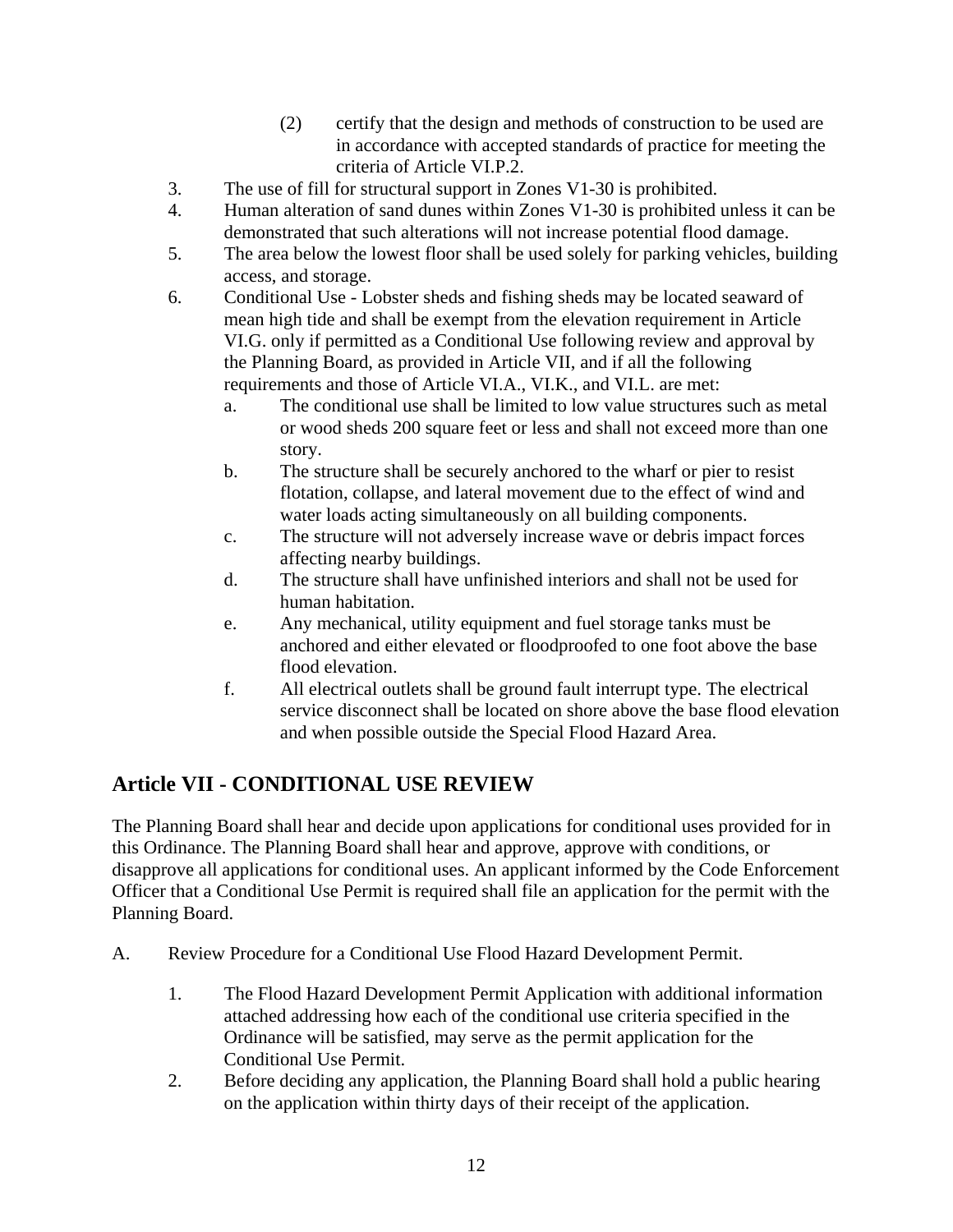- <span id="page-15-0"></span>3. If the Planning Board finds that the application satisfies all relevant requirements of the ordinance, the Planning Board must approve the application or approve with conditions within 45 days of the date of the public hearing.
- 4. A Conditional Use Permit issued under the provisions of this Ordinance shall expire if the work or change involved is not commenced within 180 days of the issuance of the permit by the Planning Board.
- 5. The applicant shall be notified by the Planning Board in writing over the signature of the Chairman of the Planning Board that flood insurance is not available for structures located entirely over water or seaward of mean high tide.
- B. Expansion of Conditional Uses
	- 1. No existing building or use of premises may be expanded or enlarged without a permit issued under this section if that building or use was established or constructed under a previously issued Conditional Use Permit or if it is a building or use which would require a Conditional Use Permit if being newly-established or constructed under this Ordinance.

## **ARTICLE VIII - CERTIFICATE OF COMPLIANCE**

No land in a special flood hazard area shall be occupied or used and no structure, which is constructed or substantially improved, shall be occupied until a Certificate of Compliance is issued by the Code Enforcement Officer subject to the following provisions:

- A. For New Construction or Substantial Improvement of any elevated structure the applicant shall submit to the Code Enforcement Officer:
	- 1. an Elevation Certificate completed by a Professional Land Surveyor, registered professional engineer, or architect, for compliance with Article VI, paragraphs F, G, H, or P and,
	- 2. for structures in Zones V1-30, certification by a registered professional engineer or architect that the design and methods of construction used are in compliance with Article VI.P.2.
- B. The applicant shall submit written notification to the Code Enforcement Officer that the development is complete and complies with the provisions of this ordinance.
- C. Within 10 working days, the Code Enforcement Officer shall:
	- 1. review the required certificate(s) and the applicant's written notification; and,
	- 2. upon determination that the development conforms with the provisions of this ordinance, shall issue a Certificate of Compliance.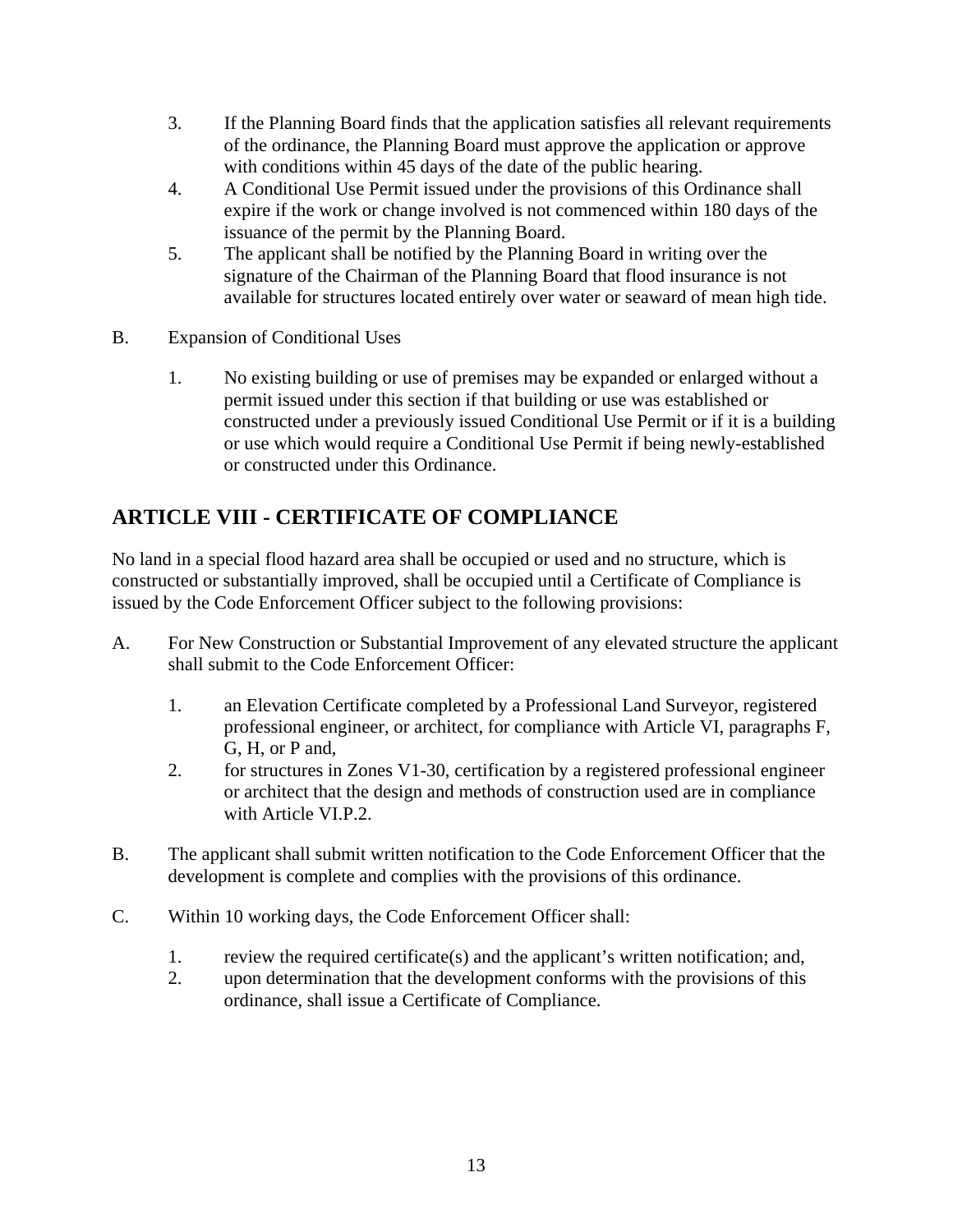## <span id="page-16-0"></span>**ARTICLE IX - REVIEW OF SUBDIVISION AND DEVELOPMENT PROPOSALS**

The Planning Board shall, when reviewing subdivisions and other proposed developments that require review under other federal law, state law or local ordinances or regulations and all projects on 5 or more disturbed acres, or in the case of manufactured home parks divided into two or more lots, assure that:

- A. All such proposals are consistent with the need to minimize flood damage.
- B. All public utilities and facilities, such as sewer, gas, electrical and water systems are located and constructed to minimize or eliminate flood damages.
- C. Adequate drainage is provided so as to reduce exposure to flood hazards.
- D. All proposals include base flood elevations, flood boundaries, and, in a riverine floodplain, floodway data. These determinations shall be based on engineering practices recognized by the Federal Emergency Management Agency.
- E. Any proposed development plan must include a condition of plan approval requiring that structures on any lot in the development having any portion of its land within a Special Flood Hazard Area, are to be constructed in accordance with Article VI of this ordinance. Such requirement will be included in any deed, lease, purchase and sale agreement, or document transferring or expressing an intent to transfer any interest in real estate or structure, including but not limited to a time-share interest. The condition shall clearly articulate that the municipality may enforce any violation of the construction requirement and that fact shall also be included in the deed or any other document previously described. The construction requirement shall also be clearly stated on any map, plat, or plan to be signed by the Planning Board or local reviewing authority as part of the approval process.

## **ARTICLE X - APPEALS AND VARIANCES**

The Board of Appeals of the Town of Scarborough may, upon written application of an aggrieved party, hear and decide appeals where it is alleged that there is an error in any order, requirement, decision, or determination made by, or failure to act by, the Code Enforcement Officer or Planning Board in the administration or enforcement of the provisions of this Ordinance.

The Board of Appeals may grant a variance from the requirements of this Ordinance consistent with state law and the following criteria:

- A. Variances shall not be granted within any designated regulatory floodway if any increase in flood levels during the base flood discharge would result.
- B. Variances shall be granted only upon: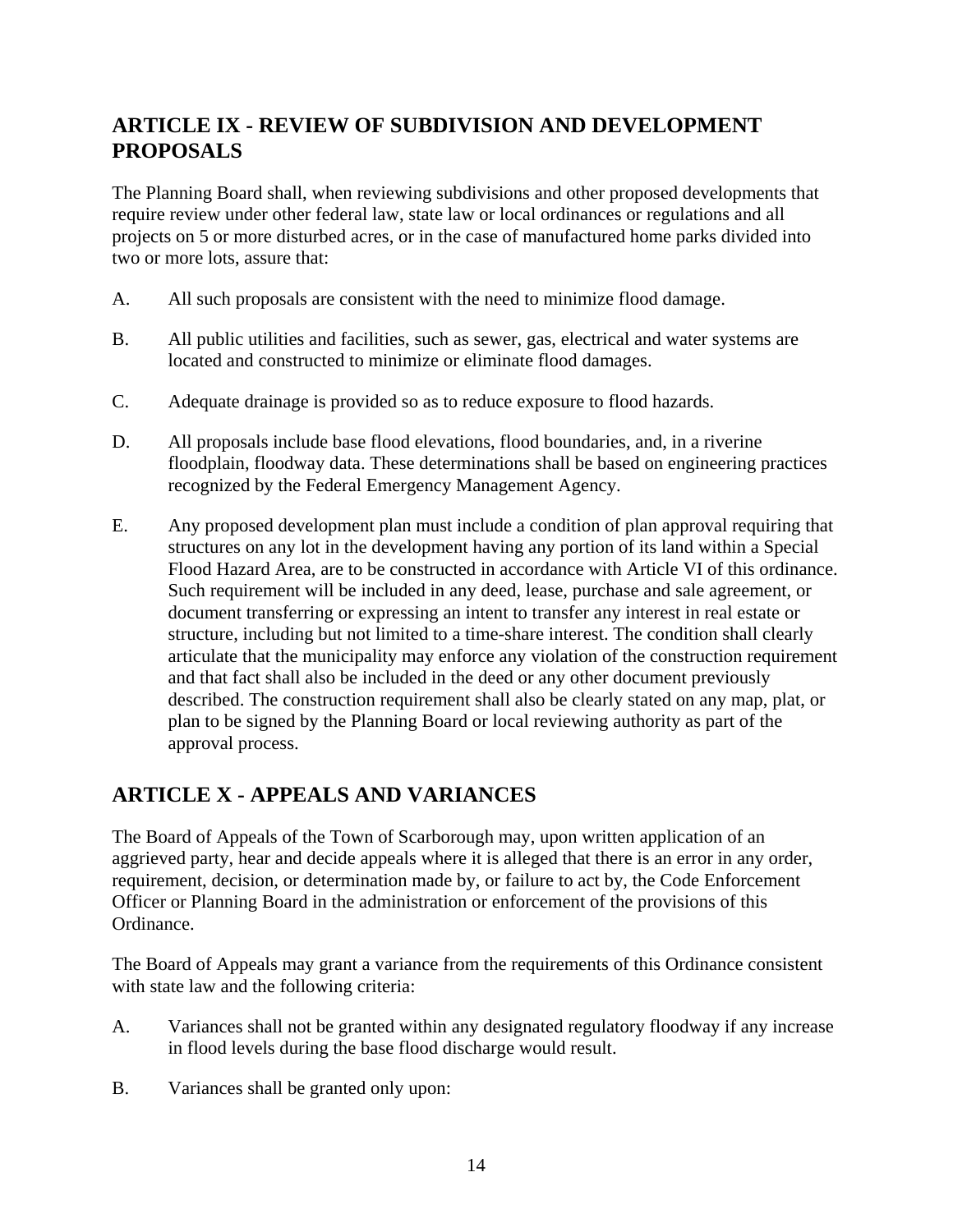- 1. a showing of good and sufficient cause; and,
- 2. a determination that should a flood comparable to the base flood occur, the granting of a variance will not result in increased flood heights, additional threats to public safety, public expense, or create nuisances, cause fraud or victimization of the public or conflict with existing local laws or ordinances; and,
- 3. a showing that the issuance of the variance will not conflict with other state, federal or local laws or ordinances; and,
- 4. a determination that failure to grant the variance would result in "undue hardship," which in this sub-section means:
	- a. that the land in question cannot yield a reasonable return unless a variance is granted; and,
	- b. that the need for a variance is due to the unique circumstances of the property and not to the general conditions in the neighborhood; and,
	- c. that the granting of a variance will not alter the essential character of the locality; and,
	- d. that the hardship is not the result of action taken by the applicant or a prior owner.
- C. Variances shall only be issued upon a determination that the variance is the minimum necessary, considering the flood hazard, to afford relief, and the Board of Appeals may impose such conditions to a variance as it deems necessary.
- D. Variances may be issued for new construction, substantial improvements, or other development for the conduct of a functionally dependent use provided that:
	- 1. other criteria of Article X and Article VI.K. are met; and,
	- 2. the structure or other development is protected by methods that minimize flood damages during the base flood and create no additional threats to public safety.
- E. Variances may be issued for the repair, reconstruction, rehabilitation, or restoration of Historic Structures upon the determination that:
	- 1. the development meets the criteria of Article X, paragraphs A. through D. above; and,
	- 2. the proposed repair, reconstruction, rehabilitation, or restoration will not preclude the structure's continued designation as a Historic Structure and the variance is the minimum necessary to preserve the historic character and design of the structure.
- F. Any applicant who meets the criteria of Article X, paragraphs A. through E. shall be notified by the Board of Appeals in writing over the signature of the Chairman of the Board of Appeals that:
	- 1. the issuance of a variance to construct a structure below the base flood level will result in greatly increased premium rates for flood insurance up to amounts as high as \$25 per \$100 of insurance coverage;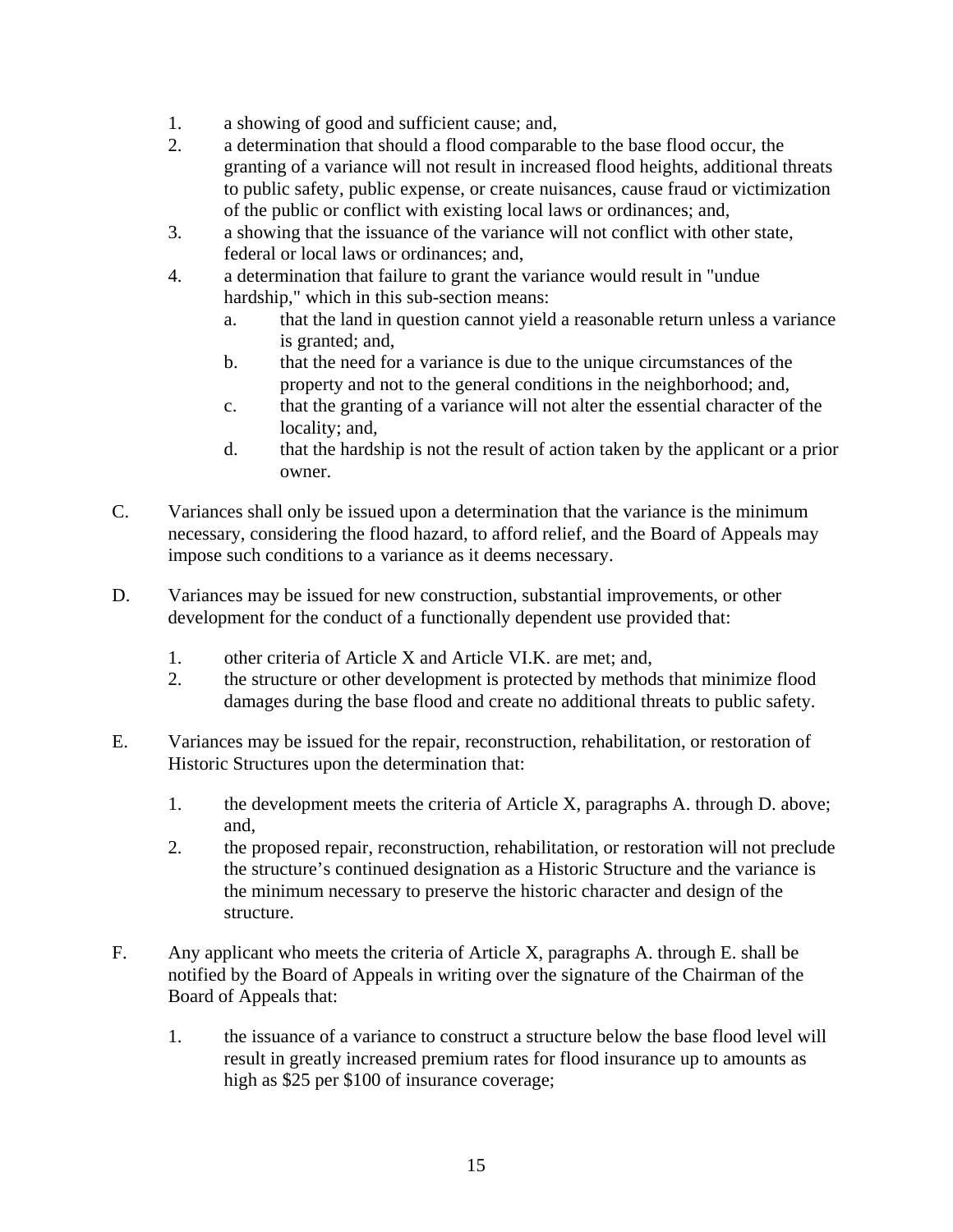- <span id="page-18-0"></span>2. such construction below the base flood level increases risks to life and property; and,
- 3. the applicant agrees in writing that the applicant is fully aware of all the risks inherent in the use of land subject to flooding, assumes those risks and agrees to indemnify and defend the municipality against any claims filed against it that are related to the applicant's decision to use land located in a floodplain and that the applicant individually releases the municipality from any claims the applicant may have against the municipality that are related to the use of land located in a floodplain.
- G. Appeal Procedure for Administrative and Variance Appeals
	- 1. An administrative or variance appeal may be taken to the Board of Appeals by an aggrieved party within thirty days after receipt of a written decision of the Code Enforcement Officer or Planning Board.
	- 2. Upon being notified of an appeal, the Code Enforcement Officer or Planning Board, as appropriate, shall transmit to the Board of Appeals all of the papers constituting the record of the decision appealed from.
	- 3. The Board of Appeals shall hold a public hearing on the appeal within thirty-five days of its receipt of an appeal request.
	- 4. The person filing the appeal shall have the burden of proof.
	- 5. The Board of Appeals shall decide all appeals within thirty-five days after the close of the hearing, and shall issue a written decision on all appeals.
	- 6. The Board of Appeals shall submit to the Code Enforcement Officer a report of all variance actions, including justification for the granting of the variance and an authorization for the Code Enforcement Officer to issue a Flood Hazard Development Permit, which includes any conditions to be attached to said permit.
	- 7. Any aggrieved party who participated as a party during the proceedings before the Board of Appeals may take an appeal to Superior Court in accordance with State laws within forty-five days from the date of any decision of the Board of Appeals.

## **ARTICLE XI - ENFORCEMENT AND PENALTIES**

- A. It shall be the duty of the Code Enforcement Officer to enforce the provisions of this Ordinance pursuant to Title 30-A MRSA § 4452.
- B. The penalties contained in Title 30-A MRSA § 4452 shall apply to any violation of this Ordinance.
- C. In addition to any other actions, the Code Enforcement Officer, upon determination that a violation exists, shall submit a declaration to the Administrator of the Federal Insurance Administration requesting a denial of flood insurance. The valid declaration shall consist of;
	- 1. the name of the property owner and address or legal description of the property sufficient to confirm its identity or location;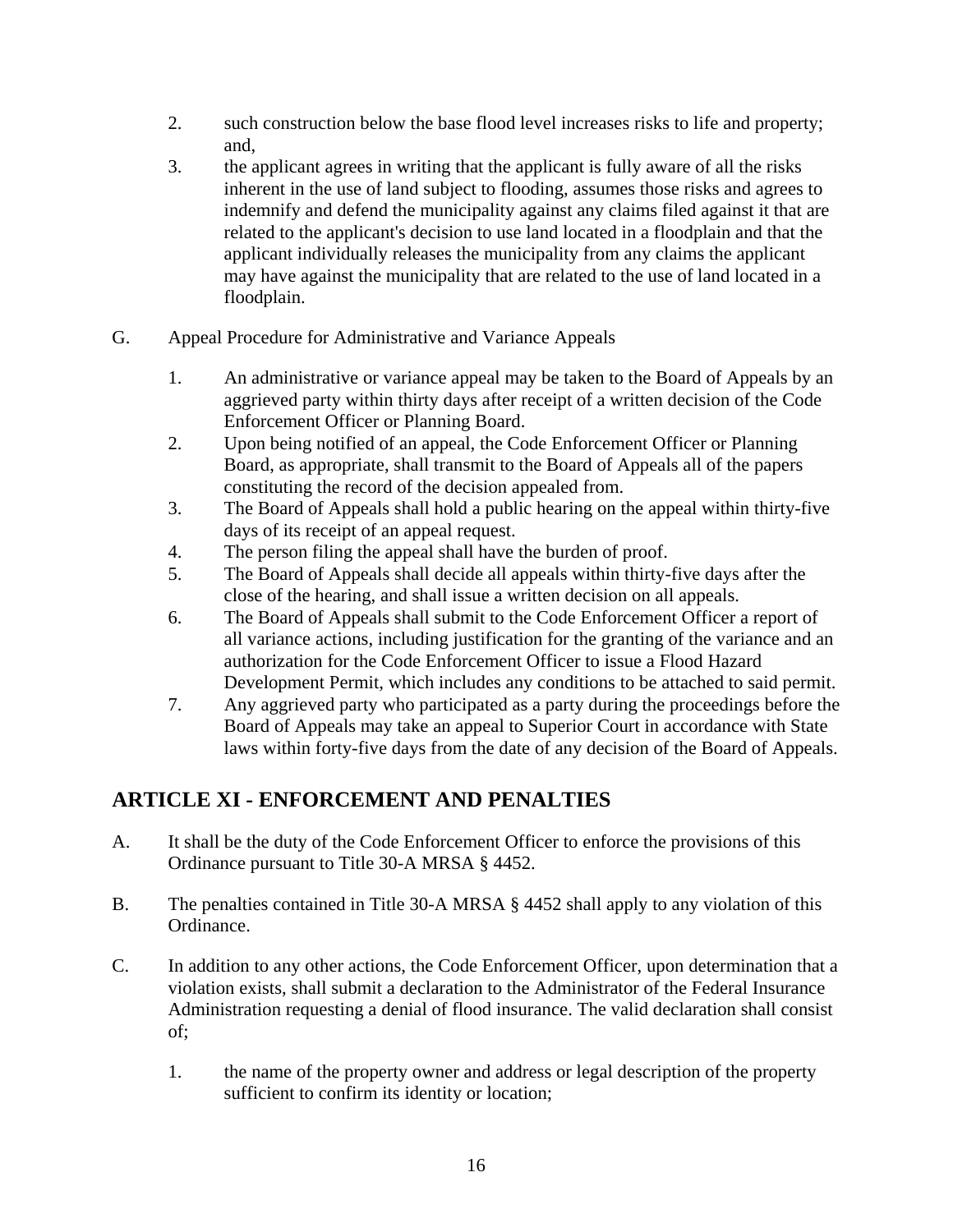- <span id="page-19-0"></span>2. a clear and unequivocal declaration that the property is in violation of a cited State or local law, regulation, or ordinance;
- 3. a clear statement that the public body making the declaration has authority to do so and a citation to that authority;
- 4. evidence that the property owner has been provided notice of the violation and the prospective denial of insurance; and,
- 5. a clear statement that the declaration is being submitted pursuant to Section 1316 of the National Flood Insurance Act of 1968, as amended.

## **ARTICLE XII - VALIDITY AND SEVERABILITY**

If any section or provision of this Ordinance is declared by the courts to be invalid, such decision shall not invalidate any other section or provision of this Ordinance.

## **ARTICLE XIII - CONFLICT WITH OTHER ORDINANCES**

This Ordinance shall not in any way impair or remove the necessity of compliance with any other applicable rule, ordinance, regulation, bylaw, permit, or provision of law. Where this Ordinance imposes a greater restriction upon the use of land, buildings, or structures, the provisions of this Ordinance shall control.

## **ARTICLE XIV - DEFINITIONS**

Unless specifically defined below, words and phrases used in this Ordinance shall have the same meaning as they have at common law and to give this Ordinance its most reasonable application. Words used in the present tense include the future, the singular number includes the plural, and the plural number includes the singular. The word "may" is permissive; "shall" is mandatory and not discretionary.

#### **Accessory Structure:**

Means a small detached structure that is incidental and subordinate to the principal structure.

#### **Adjacent Grade:**

Means the natural elevation of the ground surface prior to construction next to the proposed walls of a structure.

#### **Area of Shallow Flooding:**

Means a designated AO or AH zone on a community's Flood Insurance Rate Map (FIRM) with a one percent or greater annual chance of flooding to an average depth of one to three feet where a clearly defined channel does not exist, where the path of flooding is unpredictable, and where velocity flow may be evident. Such flooding is characterized by ponding or sheet flow.

#### **Area of Special Flood Hazard:**

Means the land in the floodplain having a one percent or greater chance of flooding in any given year, as specifically identified in the Flood Insurance Study cited in Article I of this Ordinance.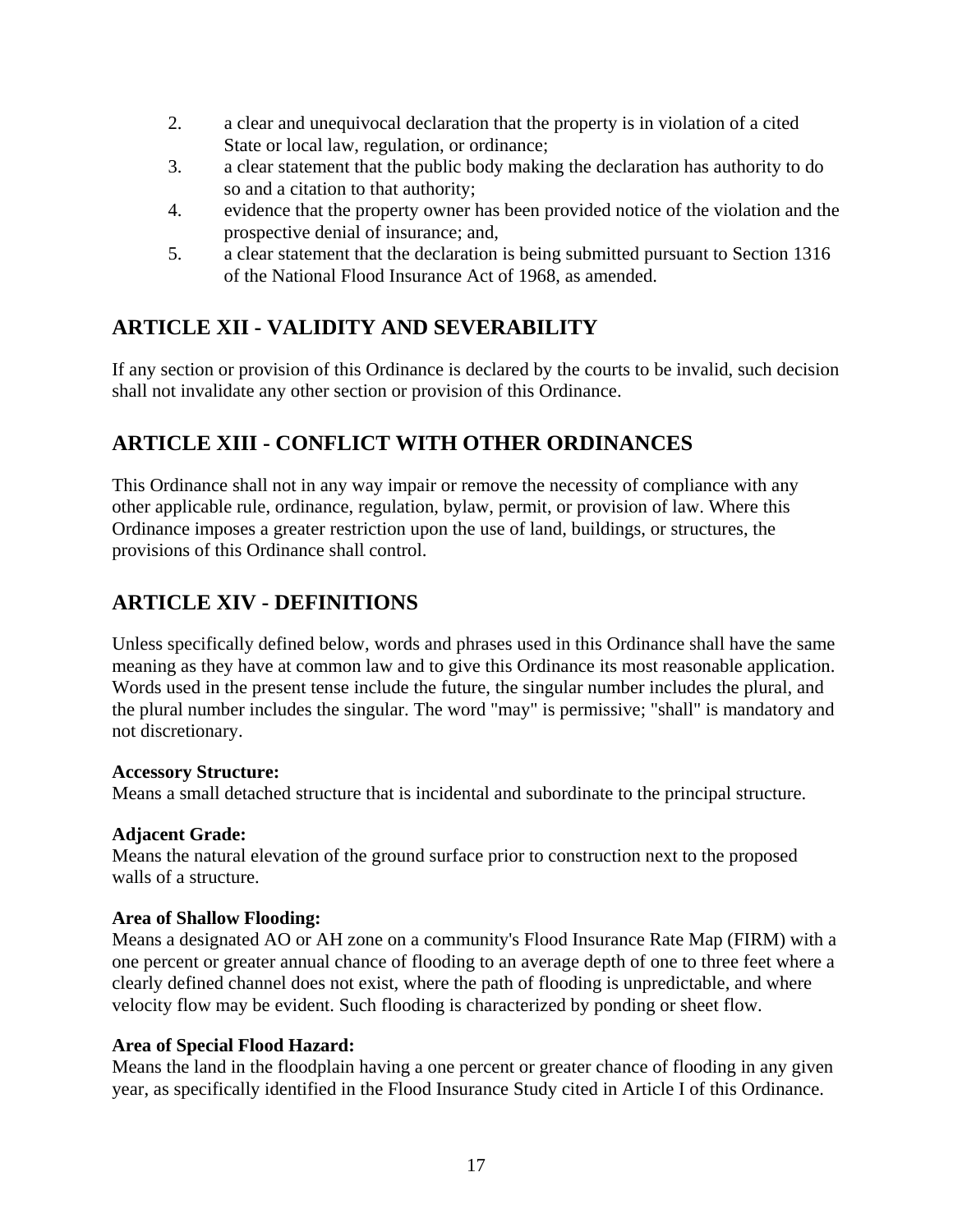#### <span id="page-20-0"></span>**Base Flood:**

Means the flood having a one percent chance of being equaled or exceeded in any given year, commonly called the 100-year flood.

#### **Basement:**

Means any area of the building having its floor subgrade (below ground level) on all sides.

#### **Breakaway Wall:**

Means a wall that is not part of the structural support of the building and is intended through its design and construction to collapse under specific lateral loading forces, without causing damage to the elevated portion of the building or supporting foundation system.

#### **Building:**

See Structure.

#### **Certificate of Compliance:**

A document signed by the Code Enforcement Officer stating that a structure is in compliance with all of the provisions of this Ordinance.

#### **Code Enforcement Officer:**

A person certified under Title 30-A MRSA, Section 4451 (including exceptions in Section 4451, paragraph 1) and employed by a municipality to enforce all applicable comprehensive planning and land use laws and ordinances. (amended 10/17/2007)

#### **Conditional Use:**

Means a use that because of its potential impact on surrounding areas and structures, is permitted only upon review and approval by the Planning Board pursuant to Article VII.

#### **Development:**

Means any man made change to improved or unimproved real estate, including but not limited to buildings or other structures, mining, dredging, filling, grading, paving, excavation, drilling operations or storage of equipment or materials. *(The new wording of this definition is directly from the FEMA regulations at 44 CFR 59.1)* (amended 10/17/2007)

#### **Elevated Building:**

Means a non-basement building

- a. built, in the case of a building in Zones A1-30, A, or AO, to have the top of the elevated floor, or in the case of a building in Zones V1-30 to have the bottom of the lowest horizontal structural member of the elevated floor, elevated above the ground level by means of pilings, columns, post, piers, or "stilts;" and
- b. adequately anchored so as not to impair the structural integrity of the building during a flood of up to one foot above the magnitude of the base flood.

In the case of Zones A1-30, A, or AO, Elevated Building also includes a building elevated by means of fill or solid foundation perimeter walls with hydraulic openings sufficient to facilitate the unimpeded movement of flood waters, as required in Article VI.L. In the case of Zones V1- 30, Elevated Building also includes a building otherwise meeting the definition of elevated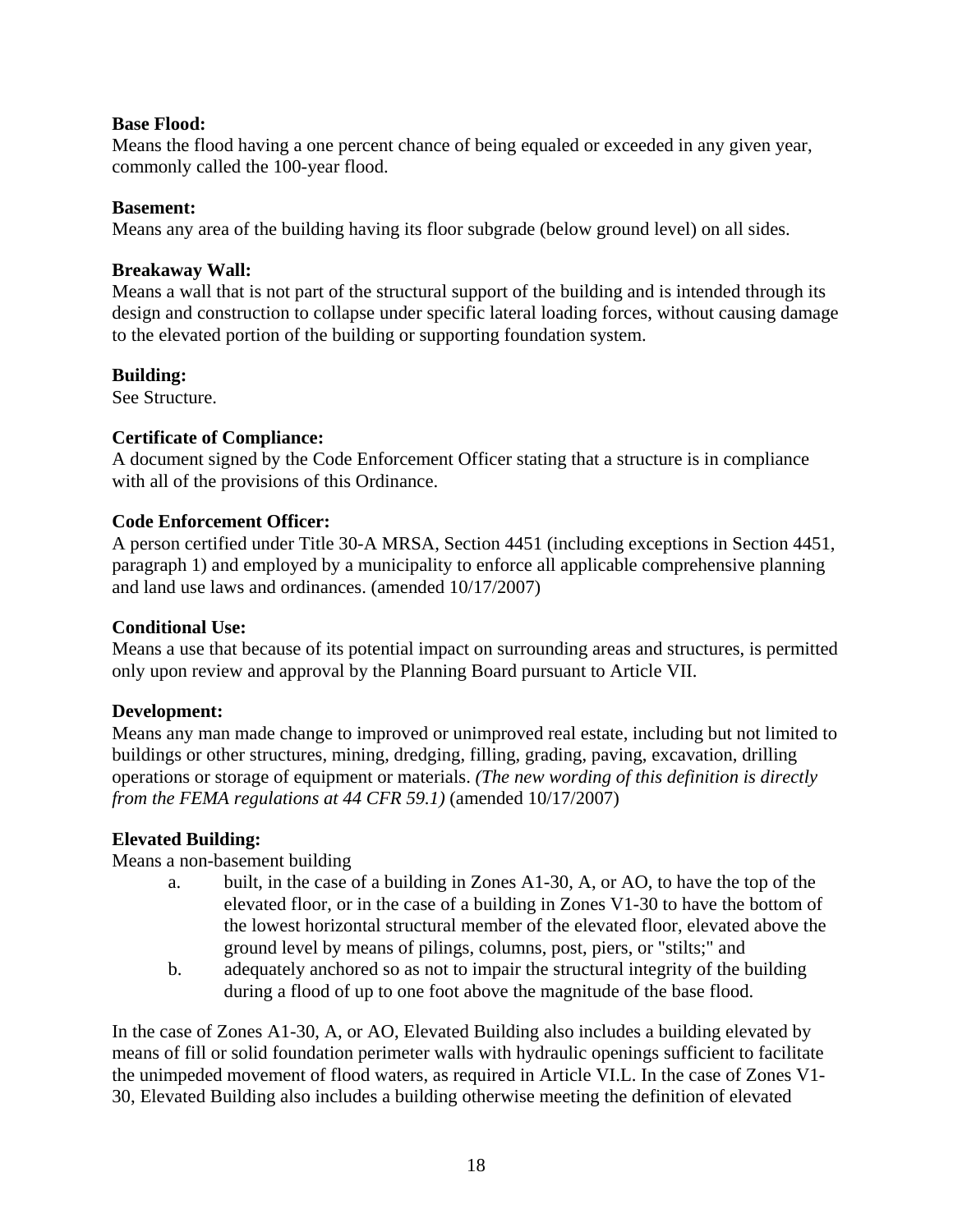<span id="page-21-0"></span>building, even though the lower area is enclosed by means of breakaway walls, if the breakaway walls meet the standards of Article VI.P.2.b.(3).

#### **Elevation Certificate:**

An official form (FEMA Form 81-31, 02/06, as amended) that:

- a. is used to verify compliance with the floodplain management regulations of the National Flood Insurance Program; and,
- b. is required for purchasing flood insurance.

#### **Flood or Flooding:**

Means:

- a. A general and temporary condition of partial or complete inundation of normally dry land areas from:
	- 1. The overflow of inland or tidal waters.
	- 2. The unusual and rapid accumulation or runoff of surface waters from any source.
- b. The collapse or subsidence of land along the shore of a lake or other body of water as a result of erosion or undermining caused by waves or currents of water exceeding anticipated cyclical levels or suddenly caused by an unusually high water level in a natural body of water, accompanied by a severe storm, or by an unanticipated force of nature, such as flash flood or an abnormal tidal surge, or by some similarly unusual and unforeseeable event which results in flooding as defined in paragraph a.1. of this definition.

#### **Flood Elevation Study:**

Means an examination, evaluation and determination of flood hazards and, if appropriate, corresponding water surface elevations.

#### **Flood Insurance Rate Map (FIRM):**

Means an official map of a community, on which the Federal Insurance Administrator has delineated both the special hazard areas and the risk premium zones applicable to the community.

#### **Flood Insurance Study:**

See Flood Elevation Study.

#### **Floodplain or Flood-prone Area:**

Means any land area susceptible to being inundated by water from any source (see flooding).

#### **Floodplain Management:**

Means the operation of an overall program of corrective and preventive measures for reducing flood damage, including but not limited to emergency preparedness plans, flood control works, and floodplain management regulations.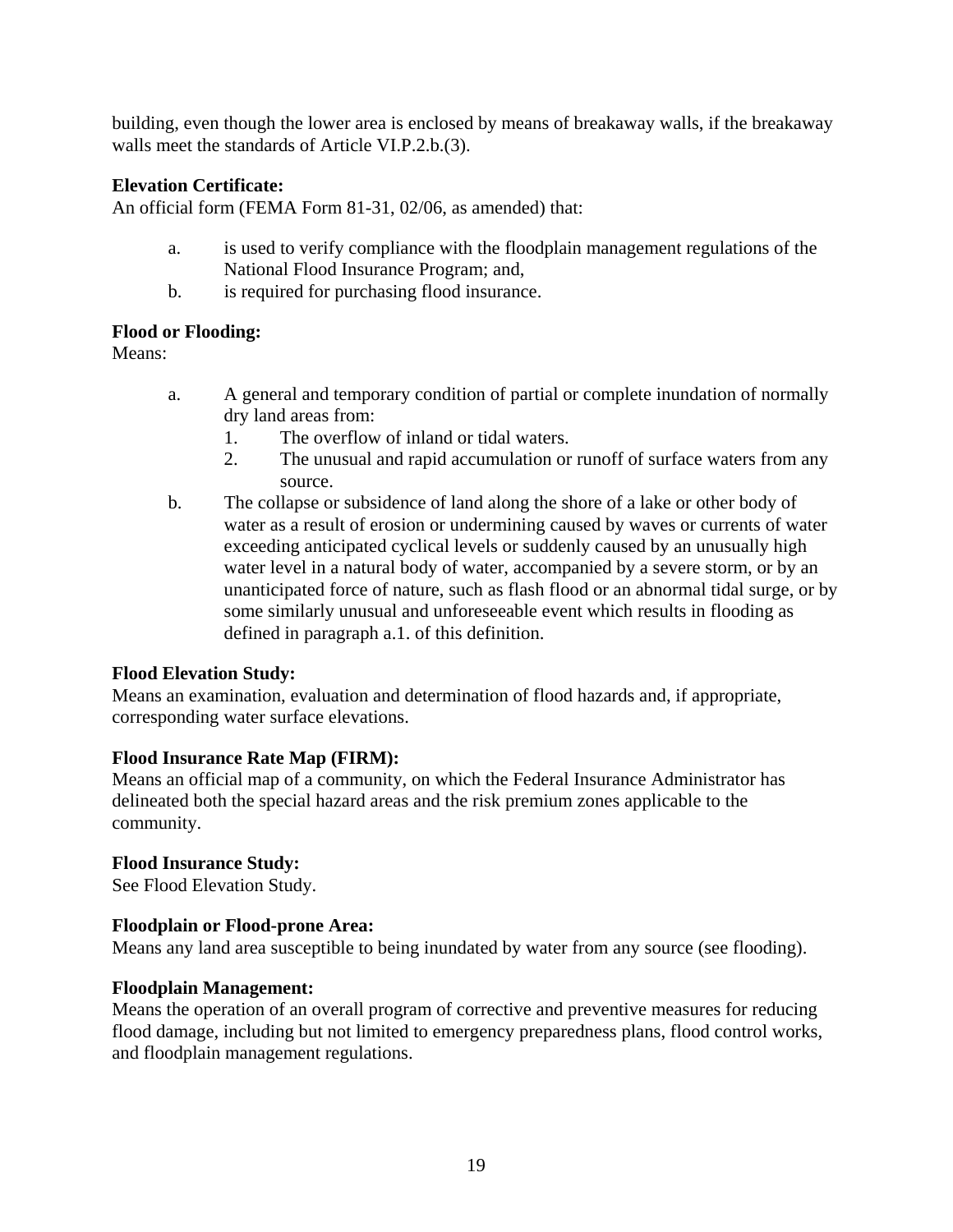#### <span id="page-22-0"></span>**Floodplain Management Regulations:**

Means zoning ordinances, subdivision regulations, building codes, health regulations, special purpose ordinances (such as a floodplain ordinance, grading ordinance, and erosion control ordinance) and other applications of police power. The term describes such state or local regulations, in any combination thereof, which provide standards for the purpose of flood damage prevention and reduction.

#### **Floodproofing:**

Means any combination of structural and non-structural additions, changes, or adjustments to structures, which reduce or eliminate flood damage to real estate or improved real property, water and sanitary facilities, structures and contents.

#### **Floodway:**

See Regulatory Floodway.

#### **Floodway Encroachment Lines:**

Mean the lines marking the limits of floodways on federal, state, and local floodplain maps.

#### **Freeboard:**

Means a factor of safety usually expressed in feet above a flood level for purposes of floodplain management. Freeboard tends to compensate for the many unknown factors, such as wave action, bridge openings, and the hydrological effect of urbanization of the watershed that could contribute to flood heights greater than the height calculated for a selected size flood and floodway conditions.

#### **Functionally Dependent Use:**

Means a use, which cannot perform its intended purpose unless it is located or carried out in close proximity to water. The term includes only docking facilities, port facilities that are necessary for the loading and unloading of cargo or passengers, and ship building and ship repair facilities, but does not include long-term storage or related manufacturing facilities.

#### **Historic Structure:**

Means any structure that is:

- a. Listed individually in the National Register of Historic Places (a listing maintained by the Department of Interior) or preliminarily determined by the Secretary of the Interior as meeting the requirements for individual listing on the National Register;
- b. Certified or preliminarily determined by the Secretary of the Interior as contributing to the historical significance of a registered historic district or a district preliminarily determined by the Secretary of the Interior to qualify as a registered historic district;
- c. Individually listed on a state inventory of historic places in states with historic preservation programs which have been approved by the Secretary of the Interior; or
- d. Individually listed on a local inventory of historic places in communities with historic preservation programs that have been certified either: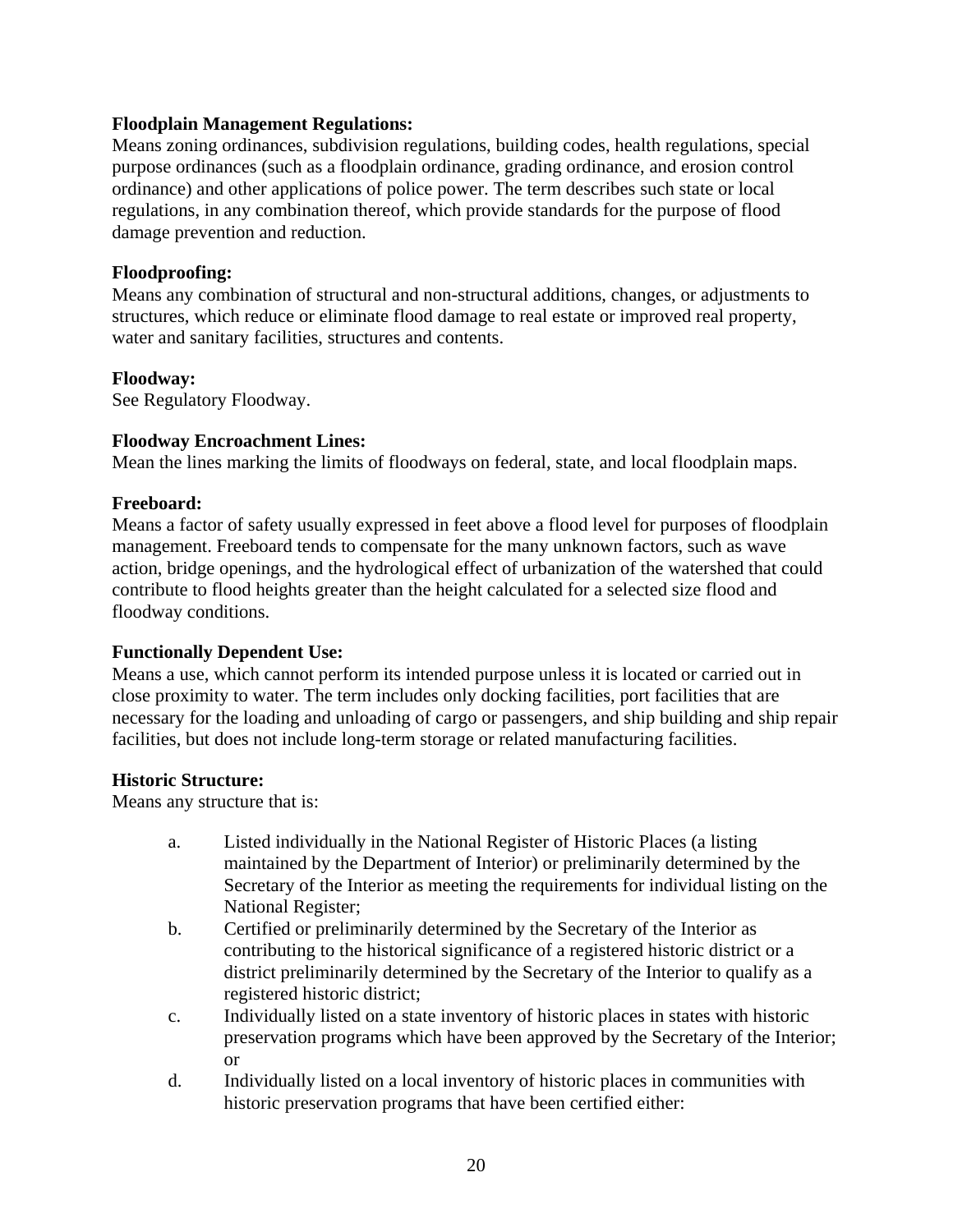- 1. By an approved state program as determined by the Secretary of the Interior, or
- 2. Directly by the Secretary of the Interior in states without approved programs.

#### <span id="page-23-0"></span>**Locally Established Datum:**

Means, for purposes of this ordinance, an elevation established for a specific site to which all other elevations at the site are referenced. This elevation is generally not referenced to the National Geodetic Vertical Datum (NGVD) or any other established datum and is used in areas where Mean Sea Level data is too far from a specific site to be practically used.

#### **Lowest Floor:**

Means the lowest floor of the lowest enclosed area (including basement). An unfinished or flood resistant enclosure, usable solely for parking of vehicles, building access or storage in an area other than a basement area is not considered a building's lowest floor, provided that such enclosure is not built so as to render the structure in violation of the applicable non-elevation design requirements described in Article VI.L. of this Ordinance.

#### **Manufactured Home:**

Means a structure, transportable in one or more sections, which is built on a permanent chassis and is designed for use with or without a permanent foundation when connected to the required utilities. For floodplain management purposes the term manufactured home also includes park trailers, travel trailers, and other similar vehicles placed on a site for greater than 180 consecutive days.

#### **Manufactured Home Park or Subdivision:**

Means a parcel (or contiguous parcels) of land divided into two or more manufactured home lots for rent or sale.

#### **Mean Sea Level:**

Means, for purposes of the National Flood Insurance Program, the National Geodetic Vertical Datum (NGVD) of 1929, or other datum, to which base flood elevations shown on a community's Flood Insurance Rate Map are referenced.

#### **Minor Development:**

Means all development that is not new construction or a substantial improvement, such as repairs, maintenance, renovations, or additions, whose value is less than 50% of the market value of the structure. It also includes, but is not limited to: accessory structures as provided for in Article VI.J., mining, dredging, filling, grading, paving, excavation, drilling operations, storage of equipment or materials, deposition or extraction of materials, public or private sewage disposal systems or water supply facilities that do not involve structures; and non-structural projects such as bridges, dams, towers, fencing, pipelines, wharves, and piers.

#### **National Geodetic Vertical Datum (NGVD):**

Means the national vertical datum, whose standard was established in 1929, which is used by the National Flood Insurance Program (NFIP). NGVD was based upon mean sea level in 1929 and also has been called "1929 Mean Sea Level (MSL)."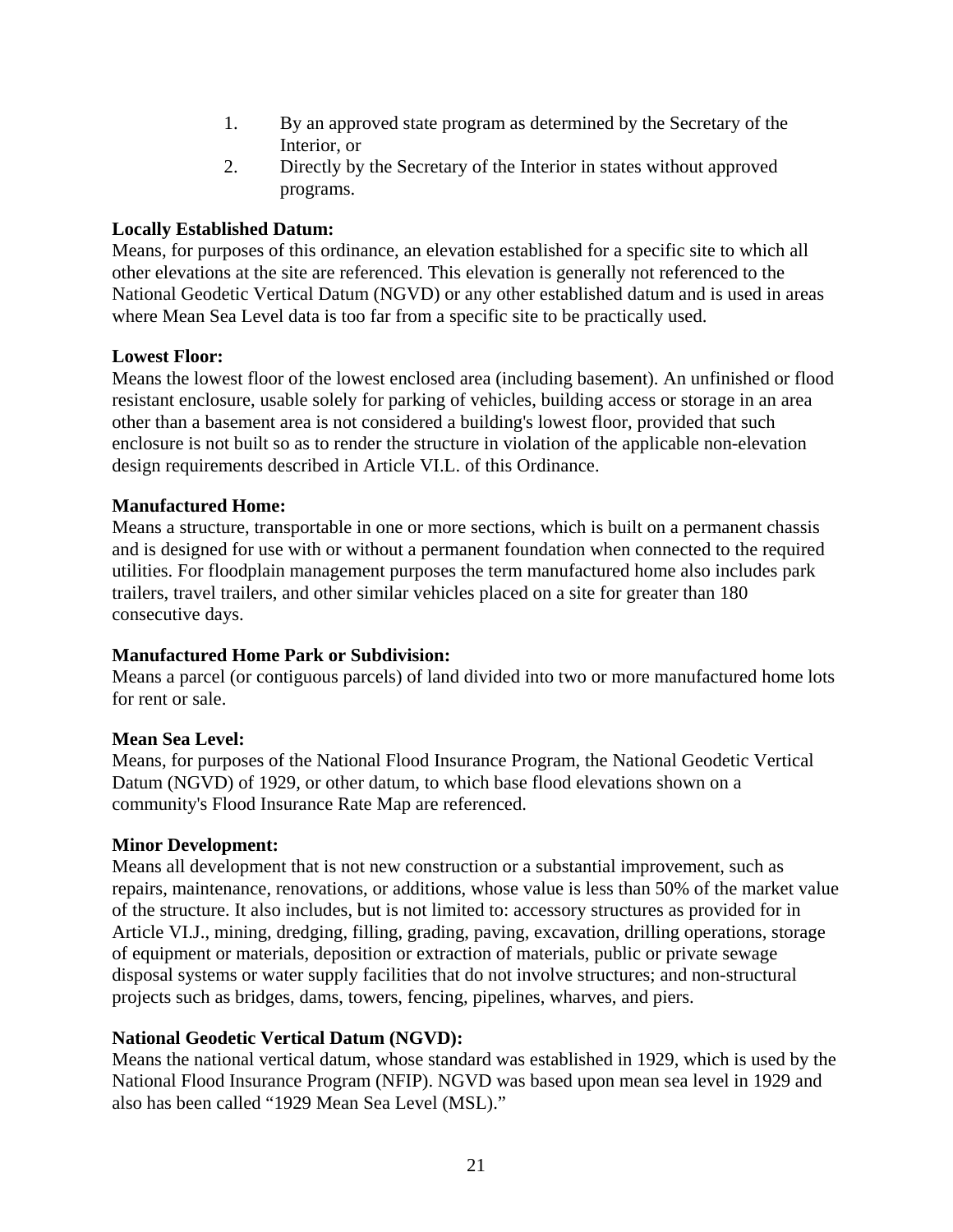#### <span id="page-24-0"></span>**New Construction:**

Means structures for which the "start of construction" commenced on or after the effective date of the initial floodplain management regulations adopted by a community and includes any subsequent improvements to such structures.

#### **100-year flood:**

See Base Flood.

#### **Recreational Vehicle:**

Means a vehicle which is:

- a. built on a single chassis;
- b. 400 square feet or less when measured at the largest horizontal projection, not including slideouts;
- c. designed to be self-propelled or permanently towable by a motor vehicle; and
- d. designed primarily not for use as a permanent dwelling but as temporary living quarters for recreational, camping, travel, or seasonal use.

#### **Regulatory Floodway:**

- a. means the channel of a river or other water course and the adjacent land areas that must be reserved in order to discharge the base flood without cumulatively increasing the water surface elevation more than one foot, and
- b. when not designated on the community's Flood Insurance Rate Map, it is considered to be the channel of a river or other water course and the adjacent land areas to a distance of one-half the width of the floodplain, as measured from the normal high water mark to the upland limit of the floodplain.

#### **Riverine:**

Means relating to, formed by, or resembling a river (including tributaries), stream, brook, etc.

#### **Special Flood Hazard Area:**

See Area of Special Flood Hazard.

#### **Start of Construction:**

Means the date the building permit was issued, provided the actual start of construction, repair, reconstruction, rehabilitation, addition, placement, substantial improvement or other improvement was within 180 days of the permit date. The actual start means either the first placement of permanent construction of a structure on a site, such as the pouring of slab or footings, the installation of piles, the construction of columns, or any work beyond the stage of excavation; or the placement of a manufactured home on a foundation. Permanent construction does not include land preparation, such as clearing, grading and filling; nor does it include the installation of streets and/or walkways; nor does it include excavation for basement, footings, piers, or foundations or the erection of temporary forms; nor does it include the installation on the property of accessory buildings, such as garages or sheds not occupied as dwelling units or not part of the main structure. For a substantial improvement, the actual start of construction means the first alteration of any wall, ceiling, floor, or other structural part of a building, or